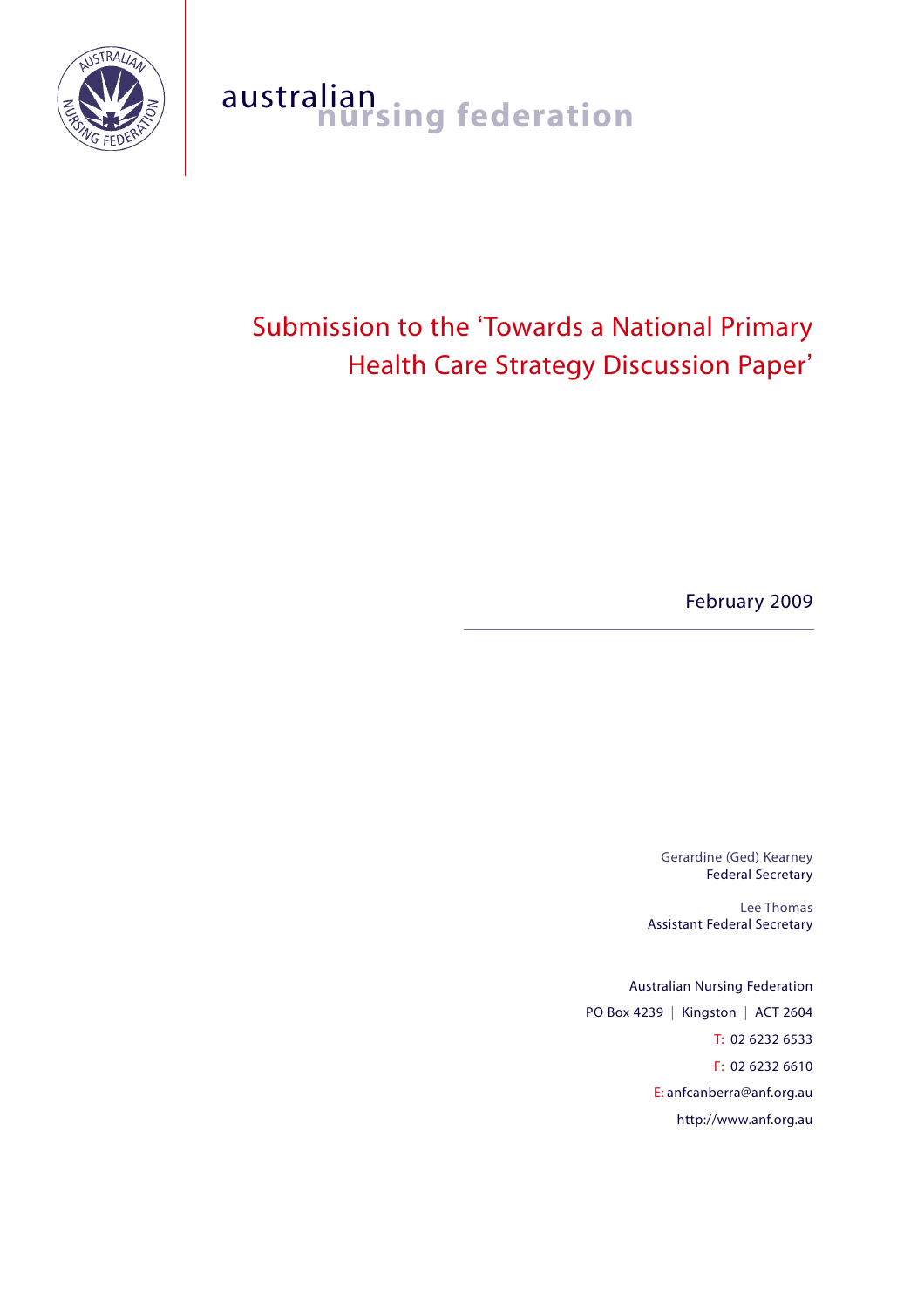# Executive Summary

The Australian Nursing Federation (ANF) applauds the Australian Government for putting the spotlight on primary health care, and absolutely supports the necessity for the development of a national primary health care strategy. The current suite of reforms, commissioned by the Government, enable a sensible integration of this strategy into the broader context of health and aged care services. Positioning primary health care at the centre of health policy should lead to significant improvements in health for all Australians across their lifespan.

Primary health care is fundamental and inherent to the philosophical base of the disciplines of nursing and midwifery.

The notion of 'first level contact of individuals, the family and community' as espoused in the international Declaration of Alma Ata<sup>1</sup> dovetails with accessibility to nursing and midwifery care as nurses and midwives practice across all geographic and socioeconomic spheres.

Nurses and midwives together form the largest health professional group in Australia, providing health care to people across their lifespan. Together they comprise over 55% of the entire health workforce.<sup>2</sup> Nurses and midwives are the most geographically dispersed health professionals in Australia, working in homes, schools, communities, general practice, local councils, industry, offshore territories, aged care, retrieval services, rural and remote communities, Aboriginal and Torres Strait Islander health services, hospitals, the armed forces, universities, mental health facilities, statutory authorities, general businesses, and professional and industrial organisations.

The ANF supports the view that there is a twofold benefit to embedding a well established primary health care sector within the country's approach to health care: reducing the demand on the acute sector while at the same time improving health outcomes and population health and well being.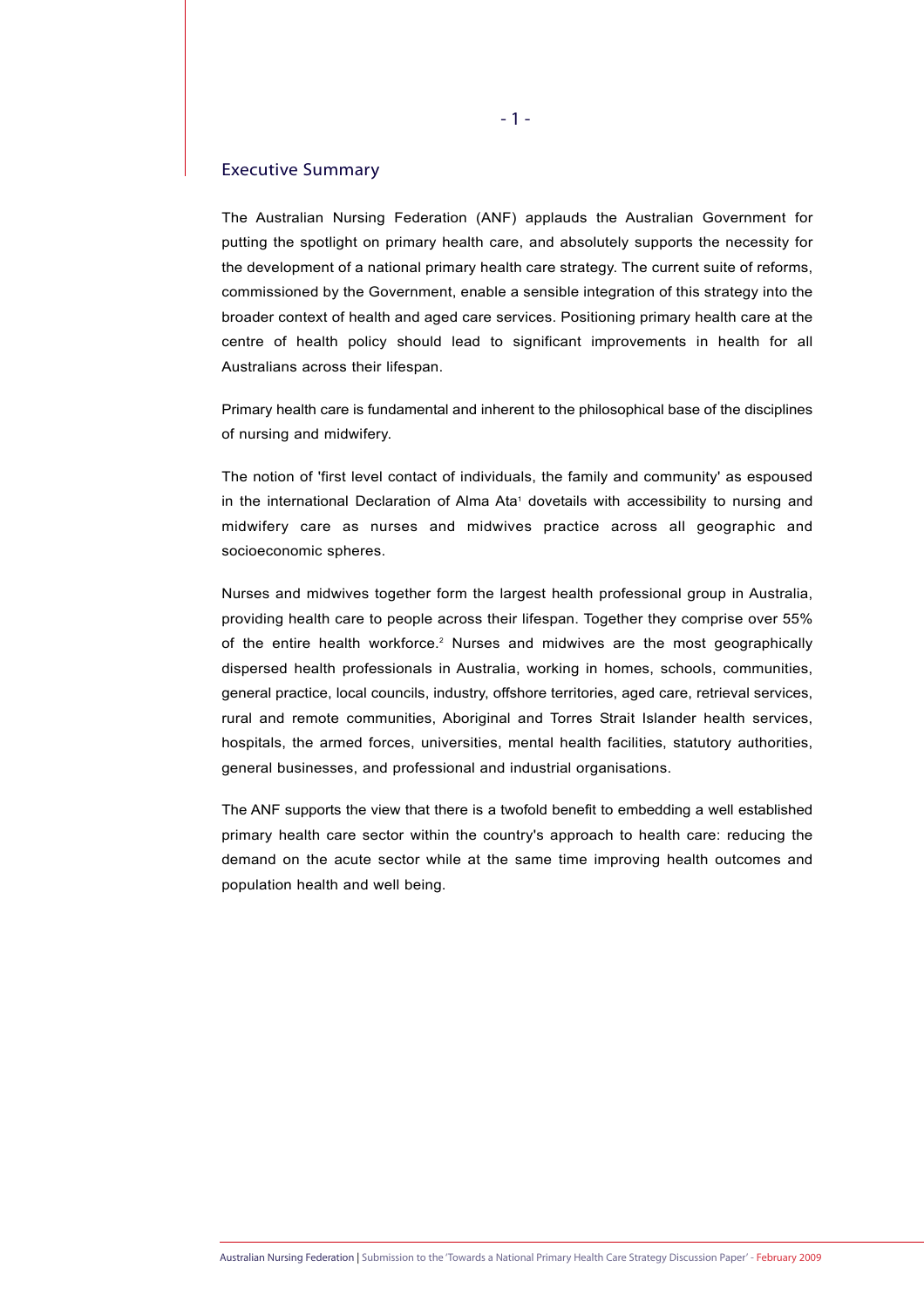# Summary of Recommendations

While many points have been raised in this submission there are some particular issues on which the ANF makes specific recommendation to the External Reference Group.

# The ANF recommends that:

- 1. To better meet the needs of the community, Medicare rebates and Pharmaceutical Benefits Scheme (PBS) subsidies be expanded to include appropriately qualified nurses and midwives for practice in all settings.
- 2. There be a fundamental shift in the focus of health care, encouraging prevention, early intervention, and direct easy access to appropriately qualified and skilled nurses, midwives and other health care professionals, within primary health care services provided locally.
- 3. There be a focus on the health care needs of the community, with new initiatives aimed at preventing ill health, delays in treatment and unnecessary hospitalisation, to deliver effective reform in the health system, with particular benefit for primary health care.
- 4. To provide better access for the community to primary health care services, funding models be developed in which the funding follows the person.
- 5. There be input from both community members and health professionals in the planning and implementation of their health care.
- 6. The implementation of an individual electronic health record system be expedited by the Government to facilitate rapid transfer of information across public and private facilities, primary, secondary and tertiary health care; and to provide a greater degree of transparency of a person's health records to all parties involved in that person's care.
- 7. Nurses and midwives are consulted in the development and implementation of health informatics.
- 8. Funding be provided for the existing workforce of nurses and midwives to undertake the necessary education to meet the Informatics Competency Standards required for nursing and midwifery practice.
- 9. There be funding invested in research to:
	- provide evidence on which to develop improved models of primary health care,
	- support nurses, midwives and other health professionals to undertake clinical loads as well as a research load,

*...continued*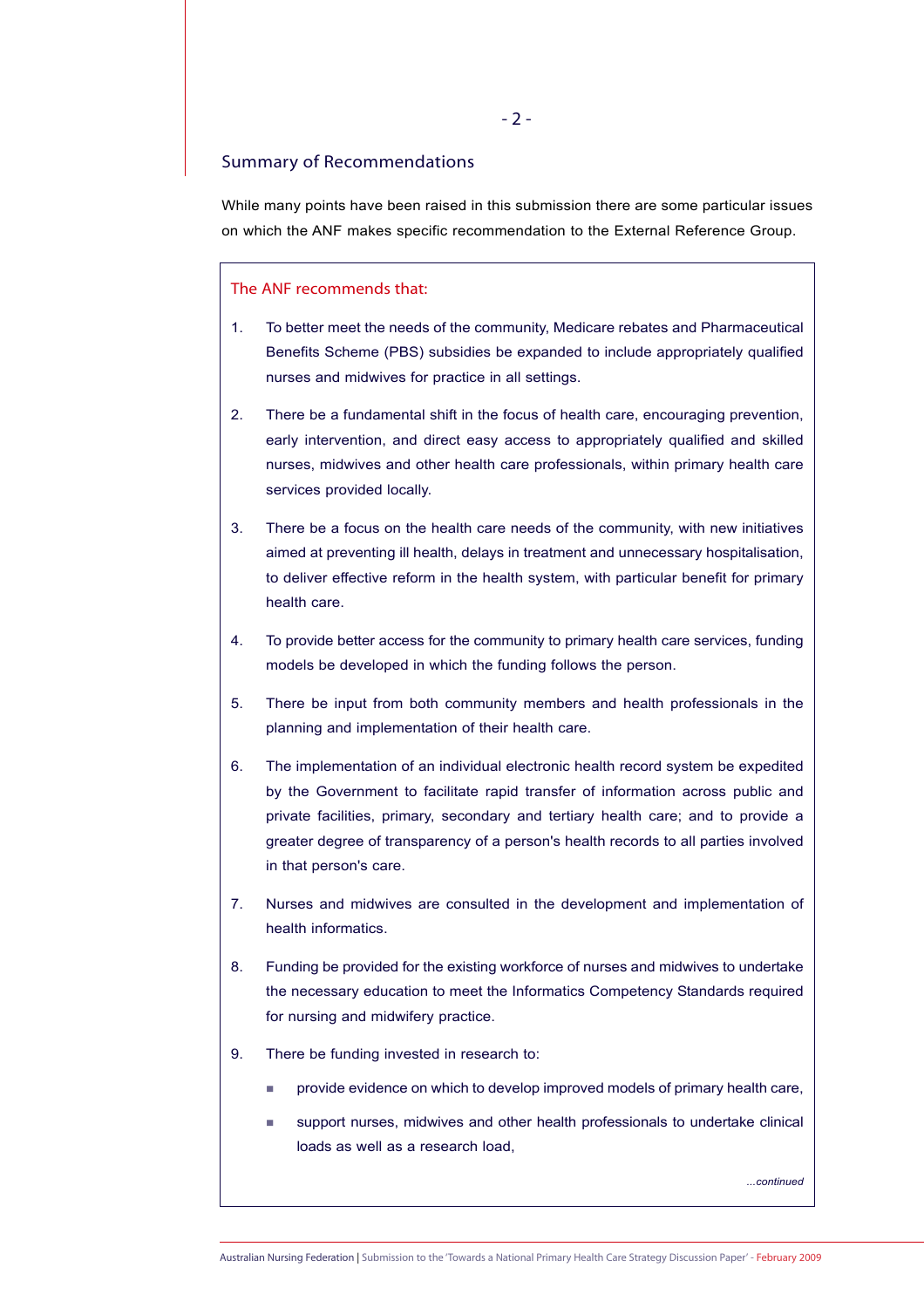ANF recommendations continued

- provide for research education and ongoing continuing professional development in research for nurses, midwives and other health care professionals,
- include the ability for primary health care centre health professionals to mentor novice researchers, particularly undergraduate nursing and midwifery students, and
- include the facility for consumers of the care of the primary health care centres to participate in research.
- 10. Primary health care computer capability be fully integrated with tertiary services, to enable timely access to, for example, patient discharge records, tests/treatments and secondary services to gain access to pathology or radiology results, and with local pharmacies for convenient prescribing.
- 11. Additional funding is provided to universities to ensure undergraduate nursing and midwifery courses:
	- move to an interdisciplinary model of education,
	- include primary health care in the curriculum, and
	- facilitate multidisciplinary models of practice.
- 12. For there to be effective team work in the primary health care sector, the following changes be made to policies and legislation governing the Medical Benefits Schedule (MBS) and PBS to allow:
	- prescribing rights for appropriately qualified nurses and midwives, and
	- the removal of the current 'for and on behalf of' restriction for nurses and midwives in the MBS.
- 13. Clinical placements for undergraduate nurses, midwives and other health care professionals be made available and funded across the full range of primary health care settings.
- 14. Increased numbers of Australian Government funded scholarships be made available for undergraduate and postgraduate nursing and midwifery students, and in particular, numbers of scholarships for nurse practitioners in primary health care settings.
- 15. Incentives available to rural and remote health professionals are equitable across the professions, in order to recruit and retain health care professionals.
- 16. There be an increase in funding for designated positions for nurse practitioners in primary health settings and especially in small rural and remote communities.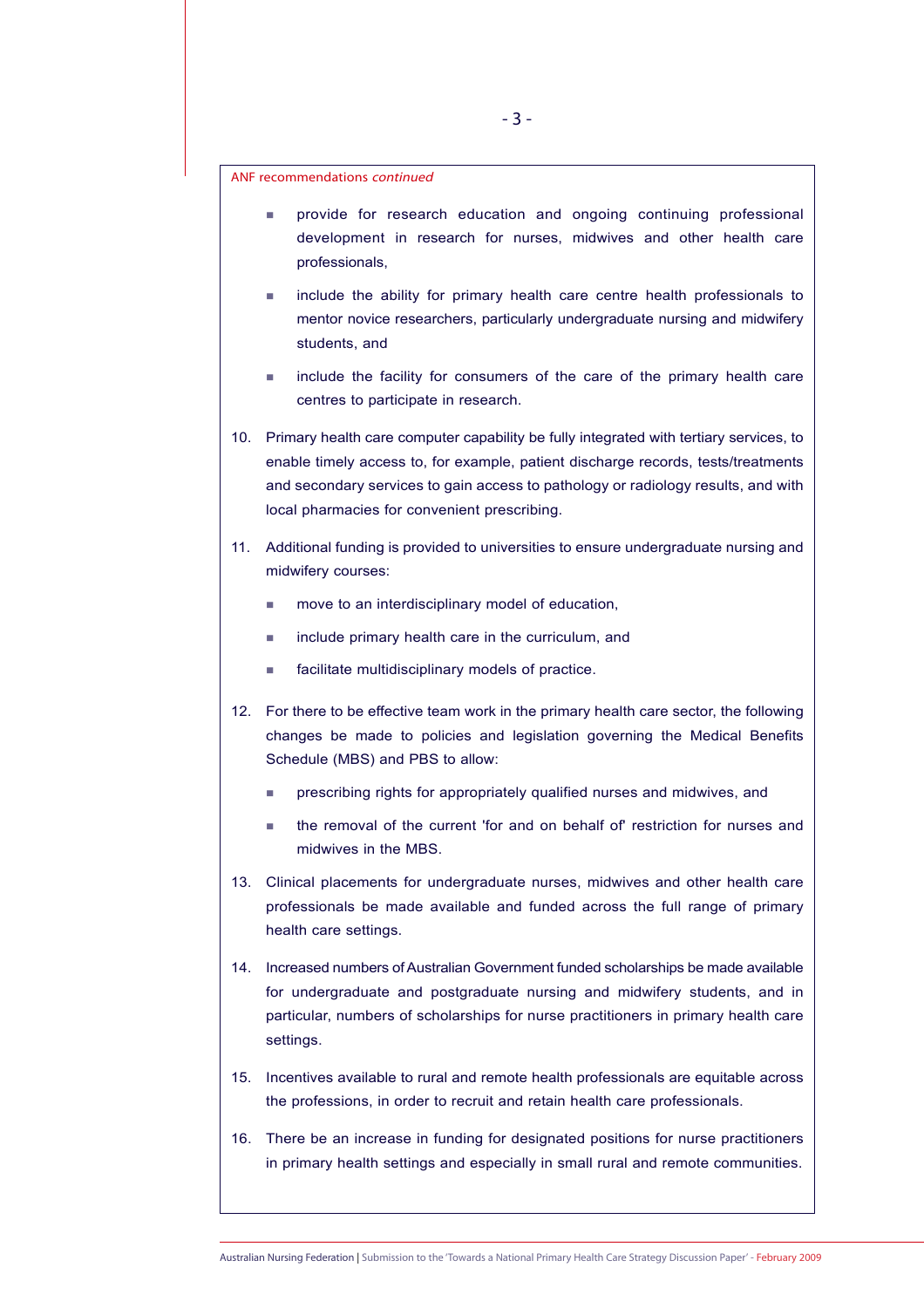# 1. Introduction

The Australian Nursing Federation (ANF) was established in 1924. The ANF is the national union for nurses and midwives, with Branches in each State and Territory of Australia.

As the largest professional and industrial organisation in Australia, the ANF has a membership of over 170,000 nurses and midwives, who are employed in a wide range of enterprises in urban, rural and remote locations in both the public and private sectors.

The core business of the ANF is the industrial and professional representation of our members and of the profession of nursing and midwifery.

The ANF participates in the development of policy in nursing and midwifery, nursing and midwifery regulation, health, community services, veterans' affairs, education, training, occupational health and safety, industrial relations, immigration, foreign affairs and law reform.

The ANF applauds the Government for putting the spotlight on primary health care, and absolutely supports the necessity for the development of a national primary health care strategy. The ANF is pleased to respond to the Discussion Paper, *Towards a National Primary Health Care Strategy*, prepared by the Department of Health and Ageing with the External Reference Group for the National Primary Health Care Strategy (NPHCS).

# 2. Nursing and midwifery primary health care

# 2.1 Philosophical base

Nursing is a unique discipline which places a central emphasis on the holistic care of individuals, families, and communities. Nursing encompasses a person-centred approach to care, which places emphasis on early intervention, health promotion and illness prevention in theory and in practice.

Nurses work to promote good health, prevent illness, and provide care for the well and the ill, disabled and dying. Nurses also work in non-clinical roles in the promotion of a safe environment; in education and in advocacy; they conduct research; and participate in developing health policy and systems of health care management.<sup>3</sup>

Nursing places considerable emphasis on the relationship between health and human rights. This is clearly articulated in nursing's codes and standards of practice. *The Code of Ethics for Nurses in Australia (2008)* outlines the importance of nurses "recognising, respecting, actively promoting and safeguarding the right of all people to the highest attainable standard of health as a fundamental human right".<sup>4</sup>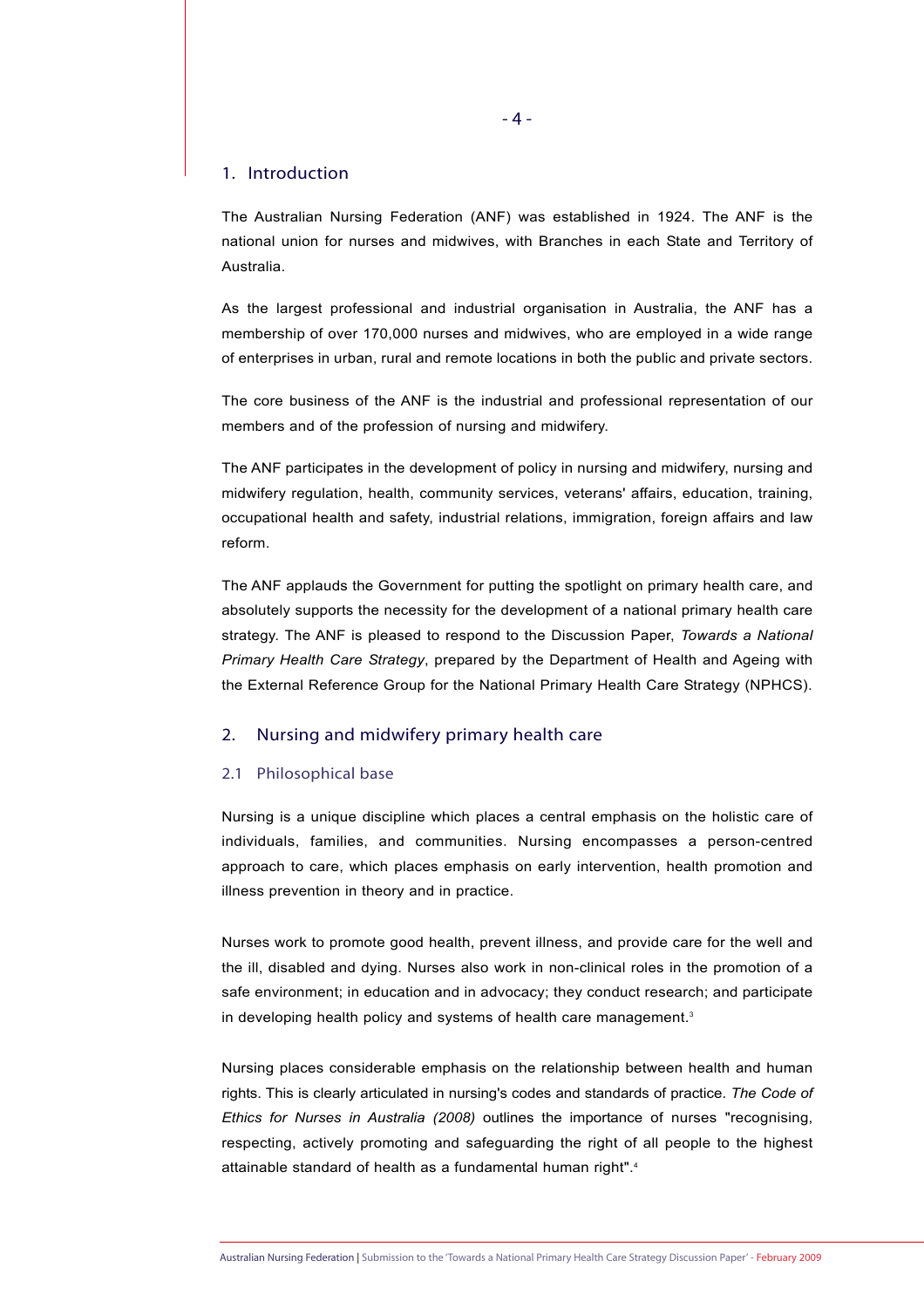The *Code* gives specific recognition of Australia's Aboriginal and Torres Strait Islander people as the "traditional owners of this land, who have ownership of and live a distinct and viable culture that shapes their world view and influences their daily decision making which includes their health."<sup>5</sup>

Also highlighted in the *Code* is the acknowledgement by nurses of "the diversity of people constituting Australian society, including immigrants, asylum seekers, refugees and detainees, and the responsibility of nurses to provide just, compassionate, culturally competent and culturally responsive care to every person requiring or receiving nursing care"6

The discipline of midwifery likewise fosters the concepts of primary health care as outlined in the following statement from the *Code of Ethics for Midwives in Australia* (2008):<sup>7</sup>

*Midwives value their role in providing health counselling and education in the broader community as well as for the woman and within the family. Midwives individually and collectively, encourage professional and public participation in shaping social policies and institutions; advocate for policies and legislation that promote social justice, improved social conditions and a fair sharing of community resources; and acknowledge the role and expertise of community groups in providing care and support for each childbearing woman.* 

As for nurses, the midwives' ethical code includes acknowledgement of Australia's cultural diversity and the responsibility midwives have to incorporate into their practice *the protection of cultural practices which will be beneficial to each woman, her infant(s), partners and families, and to be alert to act to mitigate any cultural practices which may cause harm.*

Midwives work in a unique partnership with the woman and give support, care and advice during the antenatal period, during birth and in the postpartum period, and care for the newborn and infant. Midwifery care includes health counselling and education, not only for the woman, but also within the family and the community. Involved in this is antenatal education and preparation for parenthood, the health of the woman, sexual or reproductive health and care of the young child.

Primary health care is fundamental and inherent in the philosophical base of the disciplines of nursing and midwifery.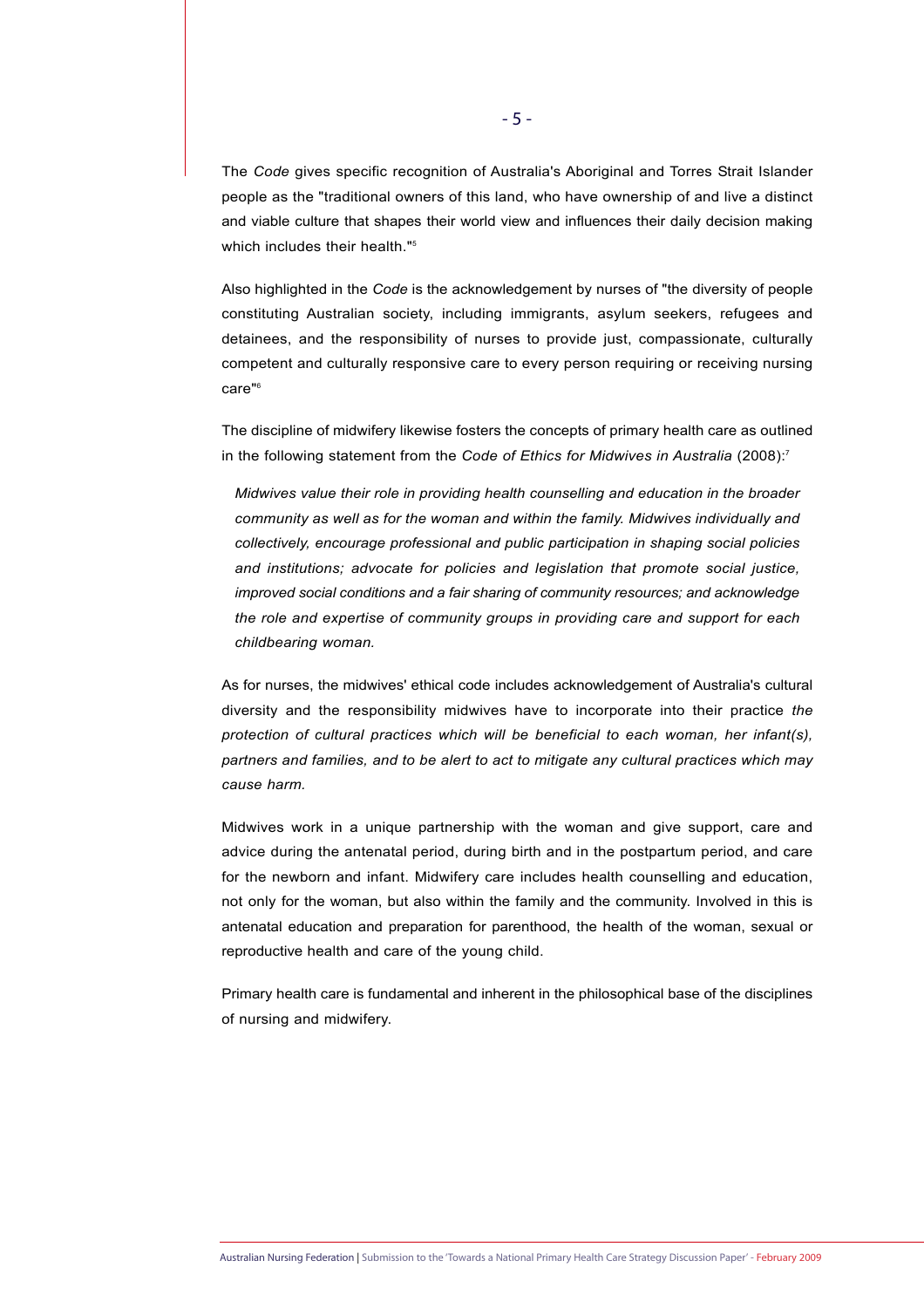#### 2.2 Primary health care defined

In its Primary Health Care position statement, the ANF<sup>8</sup> maintains that "Primary health care acknowledges a social view of health and promotes the concept of self reliance to individuals and communities in exercising control over conditions which determine their health".

Primary health care is seen by the ANF to be:

*…both an approach to dealing with health issues and a level of service provision. As an approach it deals with the main health problems and issues experienced by the community. It may include care and treatment services, rehabilitation and support for individuals or families, health promotion and illness prevention and community development.9*

The ANF fully supports the Declaration of Alma Ata assertion that:

*Primary health care is essential health care based on practical, scientifically sound and socially acceptable methods and technology made universally accessible to individuals and families in the community through their full participation and at a cost that the community and country can afford to maintain at every stage of their development in the spirit of self-reliance and self-determination. It forms an integral part both of the country's health system, of which it is the central function and main focus, and of the overall social and economic development of the community. It is the first level of contact of individuals, the family and community with the national health system bringing health care as close as possible to where people live and work, and constitutes the first element of a continuing health care process.10* 

The ANF, as part of a group of leading nursing and midwifery professional organisations in Australia, strongly supports the adoption of primary health care as the centerpiece of health policy in Australia to improve the health for all Australians across their lifespan.<sup>11</sup>

# 2.3 Practice of nursing and midwifery

The notion of 'first level contact of individuals, the family and community' dovetails with accessibility to nursing and midwifery care, as nurses and midwives practice across all geographic and socioeconomic spheres.

Nurses and midwives together form the largest health professional group in Australia, providing health care to people across their lifespan. Nurses and midwives are the most geographically dispersed health professionals in Australia, working in homes, schools, communities, general practice, local councils, industry, offshore territories, aged care, retrieval services, rural and remote communities, Aboriginal and Torres Strait Islander health services, hospitals, the armed forces, universities, mental health facilities, statutory authorities, general businesses, and professional and industrial organisations.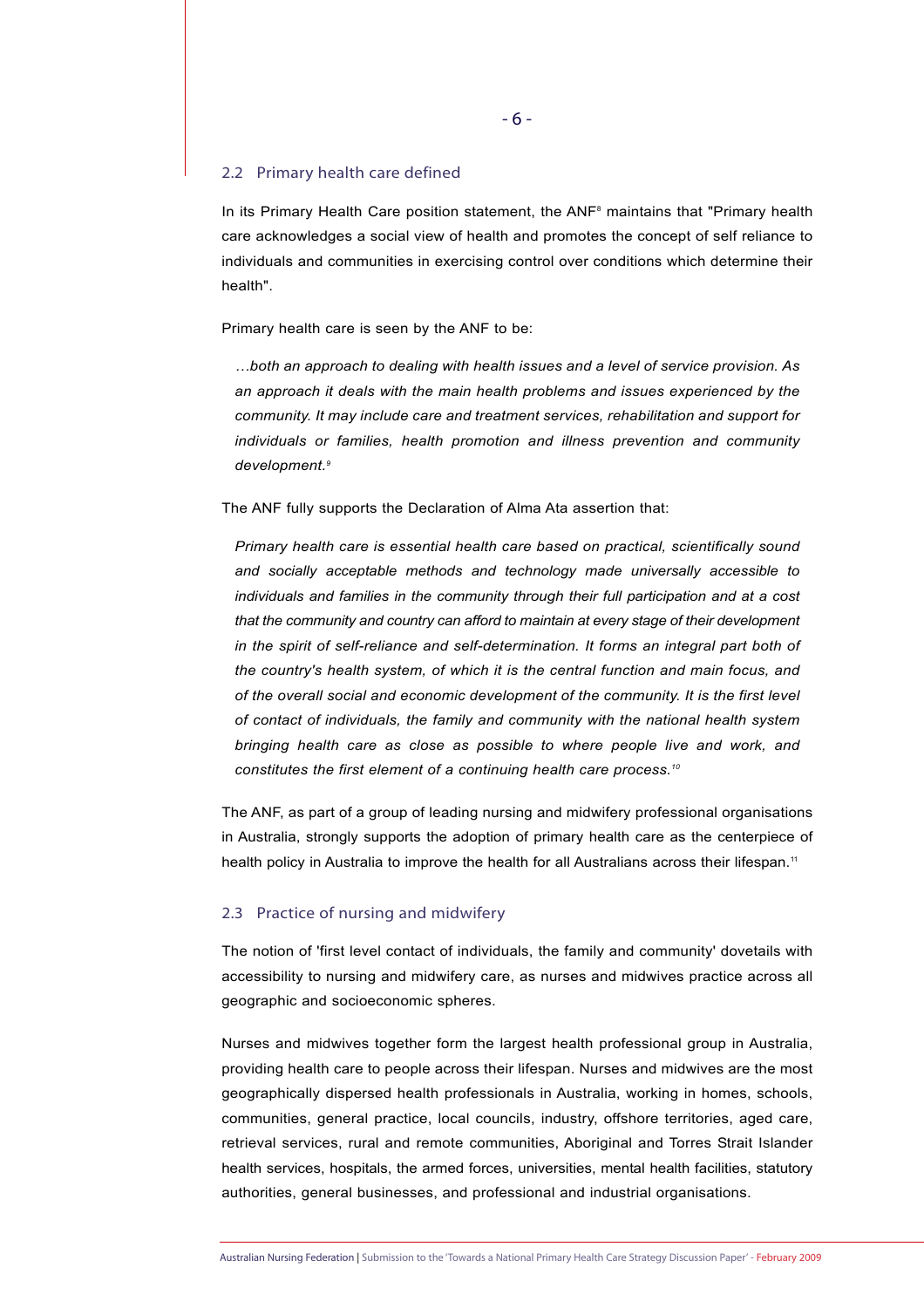There are 12,000 registered midwives and a combined total of 244,360 registered and enrolled nurses in Australia. Nurses and midwives comprise over 55% of the entire health workforce.<sup>12</sup>

In relation to nurses, the International Council of Nurses position statement, *Nurses and Primary Health Care*,<sup>13</sup> states:

*Nurses are the principal group of health personnel providing primary health care at all levels and maintaining links between individuals, families, communities and the rest of the health care system. Working with other sectors, other members of the health care team or on their own, nurses explore new and better ways of keeping well, or improving health and preventing disease ad disability. Nurses improve equity and access to health care and add quality to the outcome of care.* 

The practice of midwives' is described as being woman centred; a primary health care discipline founded on a partnership relationship between women and their midwives. Midwifery considers women in pregnancy, during childbirth and early parenting to be undertaking a healthy process. Midwives focus on a woman's health needs, her expectations and aspirations and recognise every woman's responsibility to make informed decisions for herself, her baby and her family with assistance, when requested, from health professionals.14 Midwifery care includes preventative measures, the promotion of normal birth, the detection of complications in mother and child, the accessing of medical care or other appropriate assistance and the carrying out of emergency measures.15

Nursing and midwifery are key professions to engage in achieving the aim of providing a primary health care strategy which will meet the needs of the Australian community.

#### 2.4 Consensus View

The ANF, in conjunction with the Australian Practice Nurses Association, the Australian College of Nurse Practitioners, Royal College of Nursing, Australia and the Australian College of Mental Health Nurses, have developed a consensus statement in relation to the role of the registered nurse and nurse practitioner in primary health care. These organisations agreed that "the health reform agenda in Australia offers a unique opportunity to consider an enhanced model of primary health care that extends beyond the services of a general practitioner to a multidisciplinary model to offer comprehensive, patient centred primary health care services"16 The present suite of health reforms also provide an opportunity to broaden Australia's health policy and funding strategies from a narrow focus on hospital based care and the treatment and cure of already established conditions, to health promotion and early intervention to prevent disease and injury within a primary health care milieu.<sup>17</sup>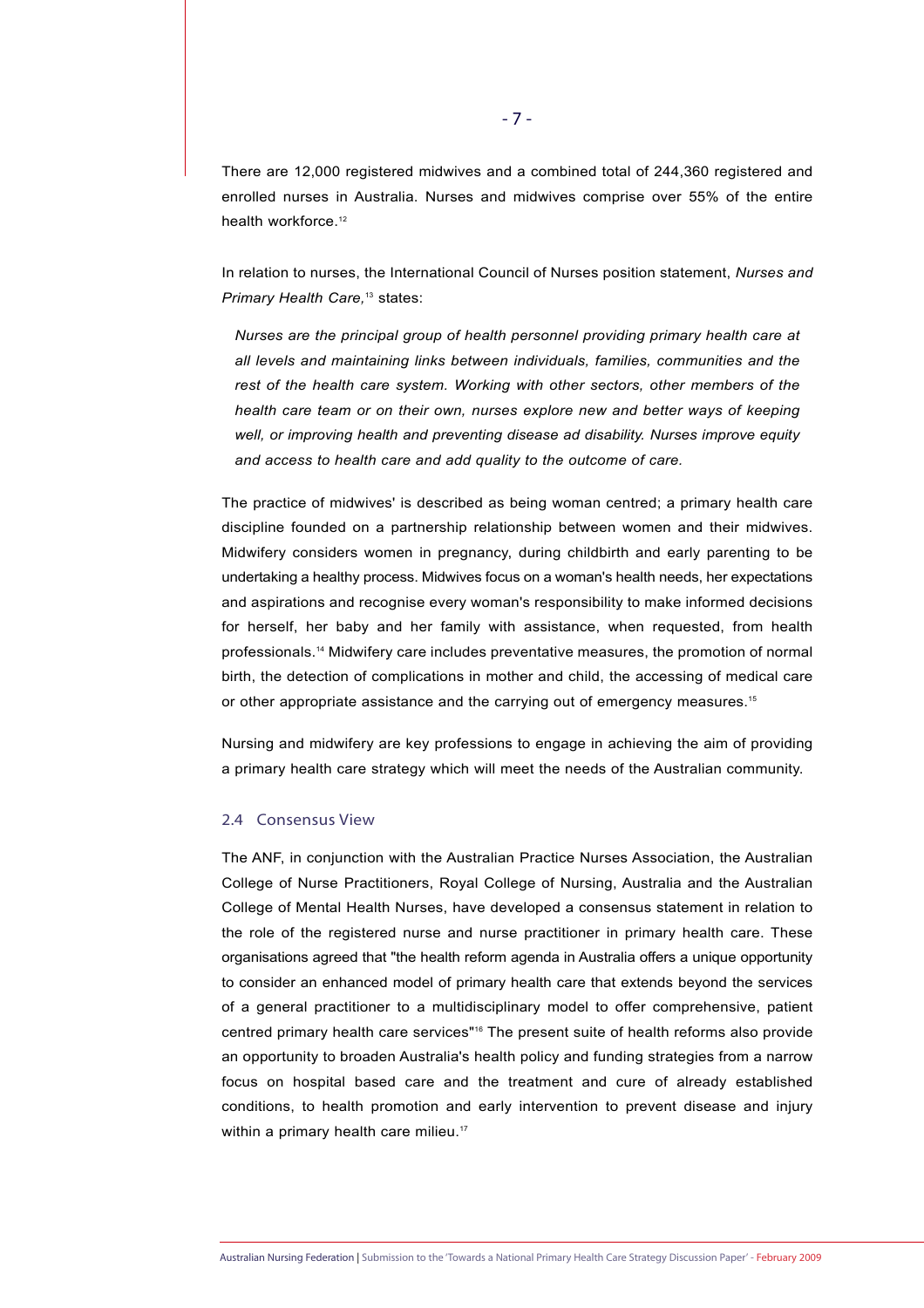The consensus statement to which ANF is a participant further states that:

*Recognition of the role of nurses in primary health care is increasing nationally18 and internationally19 and is seen as essential to achieving improved population health outcomes and better access to primary health care services for communities. A broader role for nurses enables services to focus on the prevention of illness and health promotion, and offers an opportunity to improve the management of chronic disease as well as reduce demand on the acute hospital sector.20*

Some important points from the consensus statement referred to must be brought to the attention of the External Reference Group. From their combined perspectives and extensive experience in the primary health care field, the parties to the consensus statement provide an overview of the role of the registered nurses as outlined below.<sup>21</sup>

*The current systems for health funding in Australia create serious barriers to effective health promotion and chronic disease management, and limit effectiveness in terms of equity, access and value for money. Major reform is needed to achieve models of care that are based on the best available evidence; are efficient and cost effective; and provide for positive patient outcomes and sustainable service delivery. Funding models should support sound health policy designed to meet population needs.* 

*For registered nurses and nurse practitioners to work to the full scope of their practice in the delivery of primary health care services in Australia, historical, professional and potential legislative barriers must be overcome.*

*Registered nurses are self-regulated health care professionals who provide care in collaboration with other health professionals and individuals requiring nursing care. Legislation and regulation guide nursing practice. Registered nurses, as qualified licensed professionals, are accountable and responsible for their own actions.* 

*Nurses are entitled to identify the nursing care which they are educated, competent and authorised to provide. Nurses are held accountable for their practice by the nurse regulatory authorities, whose role is to protect the public, as is the case for all other regulated health professions.* 

*As regulated health professionals, registered nurses are not 'supervised' nor do they provide care 'for and on behalf of' any other health care professional. Nurses acknowledge that all health care is a collaborative endeavour focused on positive outcomes for individuals and groups.*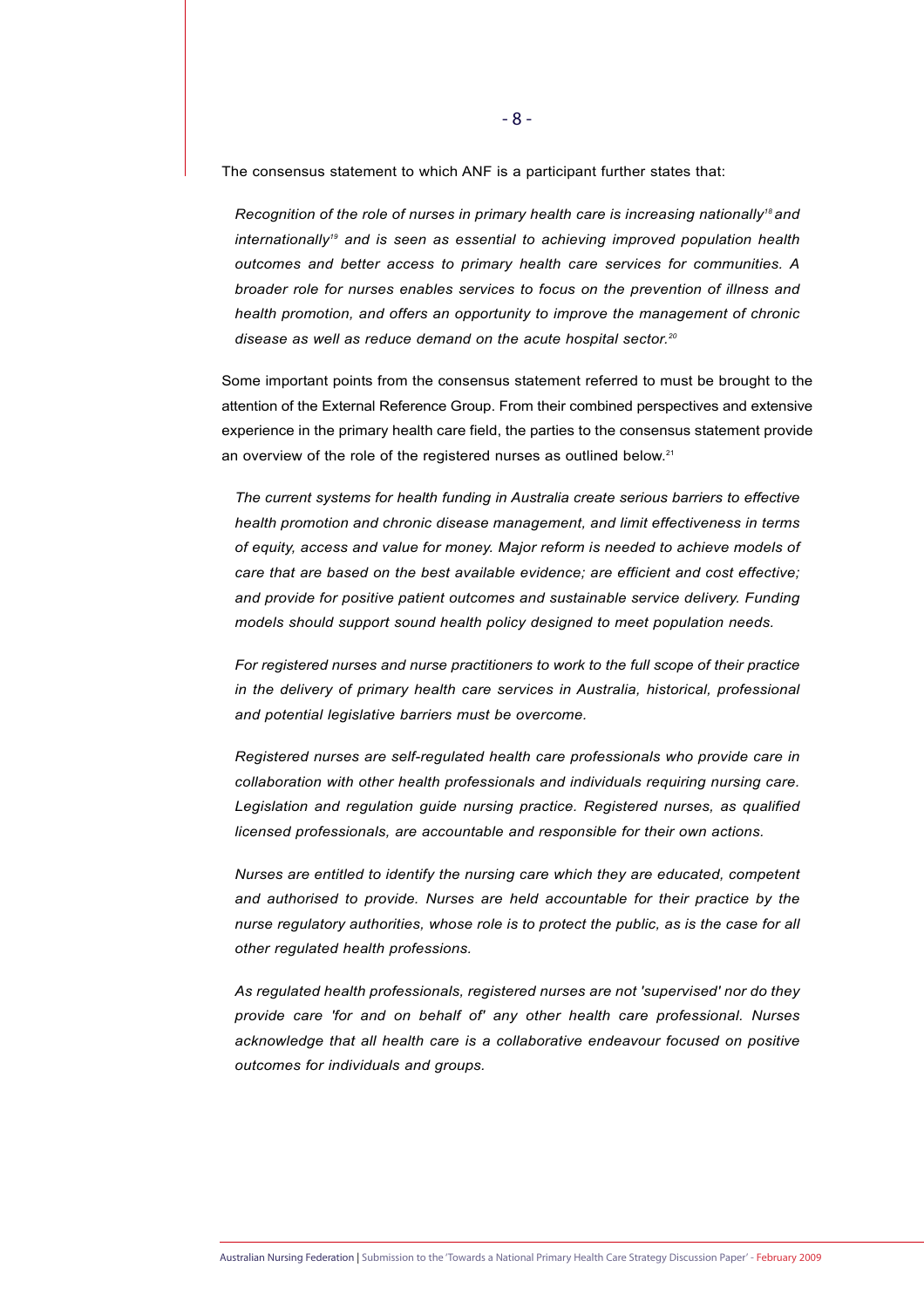*Registered nurses are prepared for advanced practice through post registration education, and accept responsibility for complex situations which may encompass clinical, managerial, educational and research contexts. They provide leadership, initiate change and practise comprehensively as an interdependent member of the team. These nurses have particular breadth and depth of experience and knowledge in their field of practice. Where appropriate, these advanced registered nurses may seek authorisation or endorsement as a nurse practitioner.*

*The nurse practitioner role is differentiated by their expert practice in clinical assessment, prescribing, referral and diagnostics. These broader practice modalities are enshrined in state and territory legislation. While there are around 300 authorised or endorsed nurse practitioners in Australia, only around half of these nurses are employed in nurse practitioner positions and even less are practising to the full scope of their role. Some of the restrictions on nurse practitioner practice are the lack of positions, an inability for patients to receive subsidised medicines if prescribed by a nurse practitioner (as distinct from a medical practitioner) or rebates from Medicare for nurse practitioner services, limiting their practice and reducing patients' access to affordable, high quality health care.*

*Registered nurses and nurse practitioners are ideally placed to deliver primary health care in Australia. Nurses in primary health care will not replace other health professionals but will (and do) provide a unique service that they are already well prepared and qualified to offer. Extending this service will enable the community to access a level of primary health care that is currently not available to the Australian population.*

*There is urgent need and immense benefit in reforming primary health care in Australia to optimise the expert and effective roles of nurses. There is strong potential not only to deliver improved health outcomes for the community, but also to impact positively on national productivity through the best employment of nurses - the largest professional health workforce in the country.* 

*Our enhanced vision for the delivery of primary health care to the Australian population requires the acknowledgement at policy level of the capacity for professional nurses to make autonomous decisions. In addition, equitable funding mechanisms must be developed to facilitate the increased deployment of registered nurses and nurse practitioners in primary health care services and for the community to have access to subsidised medicines and services provided by nurse practitioners.* 

The ANF calls on the External Reference Group to take note of the issues raised by the nursing organisations who developed the Consensus statement, in their deliberations to effect sound reforms for the enhanced delivery of primary health care in this country.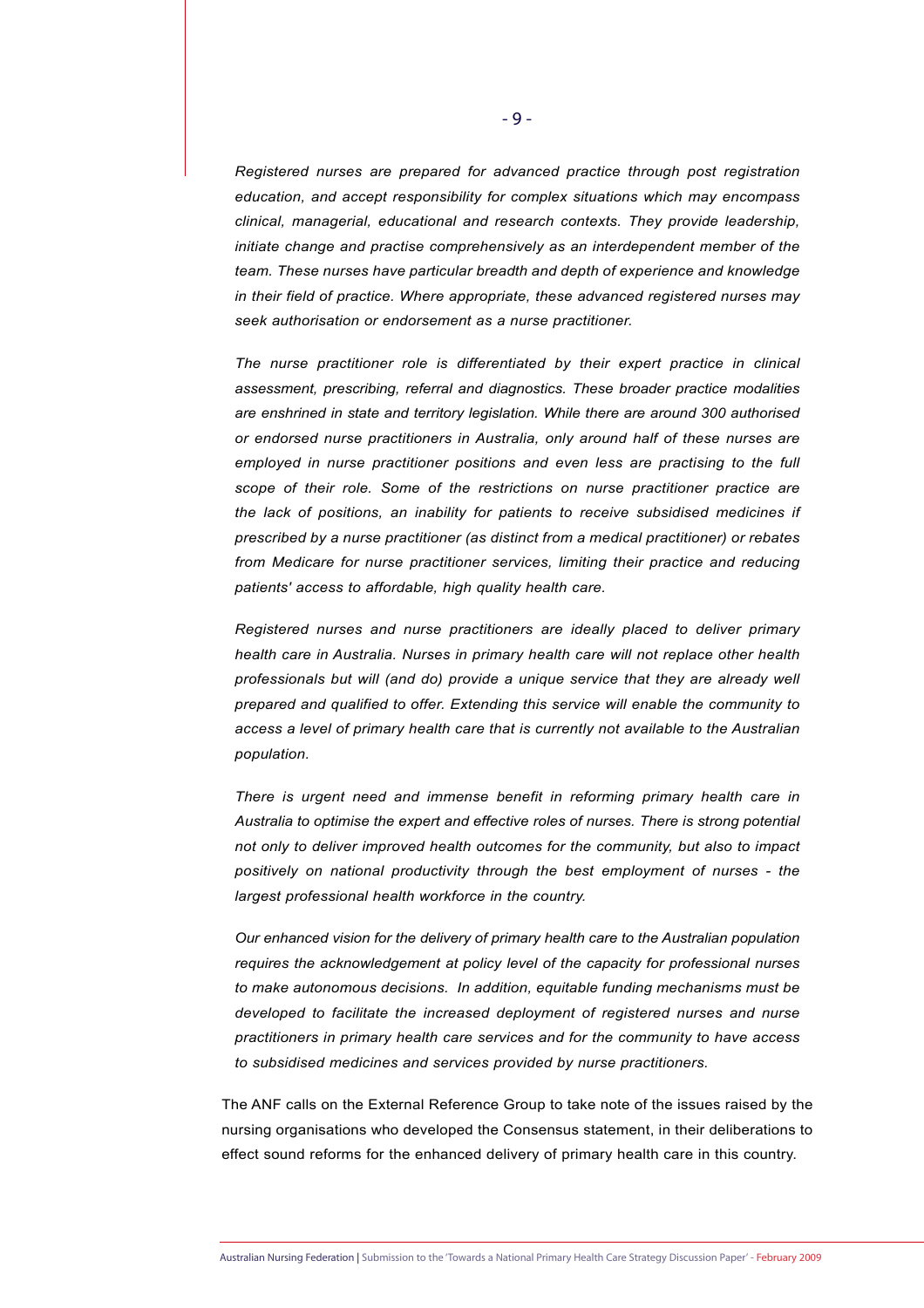# 3. Response to Discussion Paper

The ANF supports the view that there is a dual benefit to be gained from embedding a well established primary health care sector within the country's approach to health care: reducing the demand on the acute sector while at the same time improving health outcomes and population health and wellbeing.<sup>22</sup> It is in the context of the philosophy and practice of nursing as outlined in the preamble above that comments are made in response to the NPHCS External Reference Group's Discussion Paper, *Towards a National Primary Health Care Strategy.* 

3.1 Discussion Paper Objective 1:All Australians have access to required primary health care services, which are clinically and culturally appropriate to their needs and circumstances, and are delivered in a timely and affordable manner

Discussion Paper Questions:

- How can we ensure appropriate services for all geographical areas and population groups?
- How could primary health care services/workforce be expanded to improve access to necessary services?
- What more needs to be done for disadvantaged groups to support more equitable access?
- With limited public health dollars, how could priorities for accessing primary health care services be determined and targeting of public resources improved?

#### **Commentary**

With reference to the *Code of Ethics for Nurses in Australia*<sup>23</sup> nurses place much importance on contextualising the care they deliver as encapsulated within the first value statement of the *Code* in relation to the community:

*Nurses, individually and collectively, participate in creating and maintaining ethical, equitable, culturally and socially responsive, clinically appropriate and economically sustainable nursing and health care services for all people living in Australia. Nurses* value their role in providing health counselling and education in the broader *community. Nurses, individually and collectively, encourage professional and public participation in shaping social policies and institutions; advocate for policies and legislation that promote social justice, improved social conditions and a fair sharing of community resources; and acknowledge the role and expertise of community groups in providing care and support for people. This includes protecting cultural practices beneficial to all people and acting to mitigate harmful cultural practices.*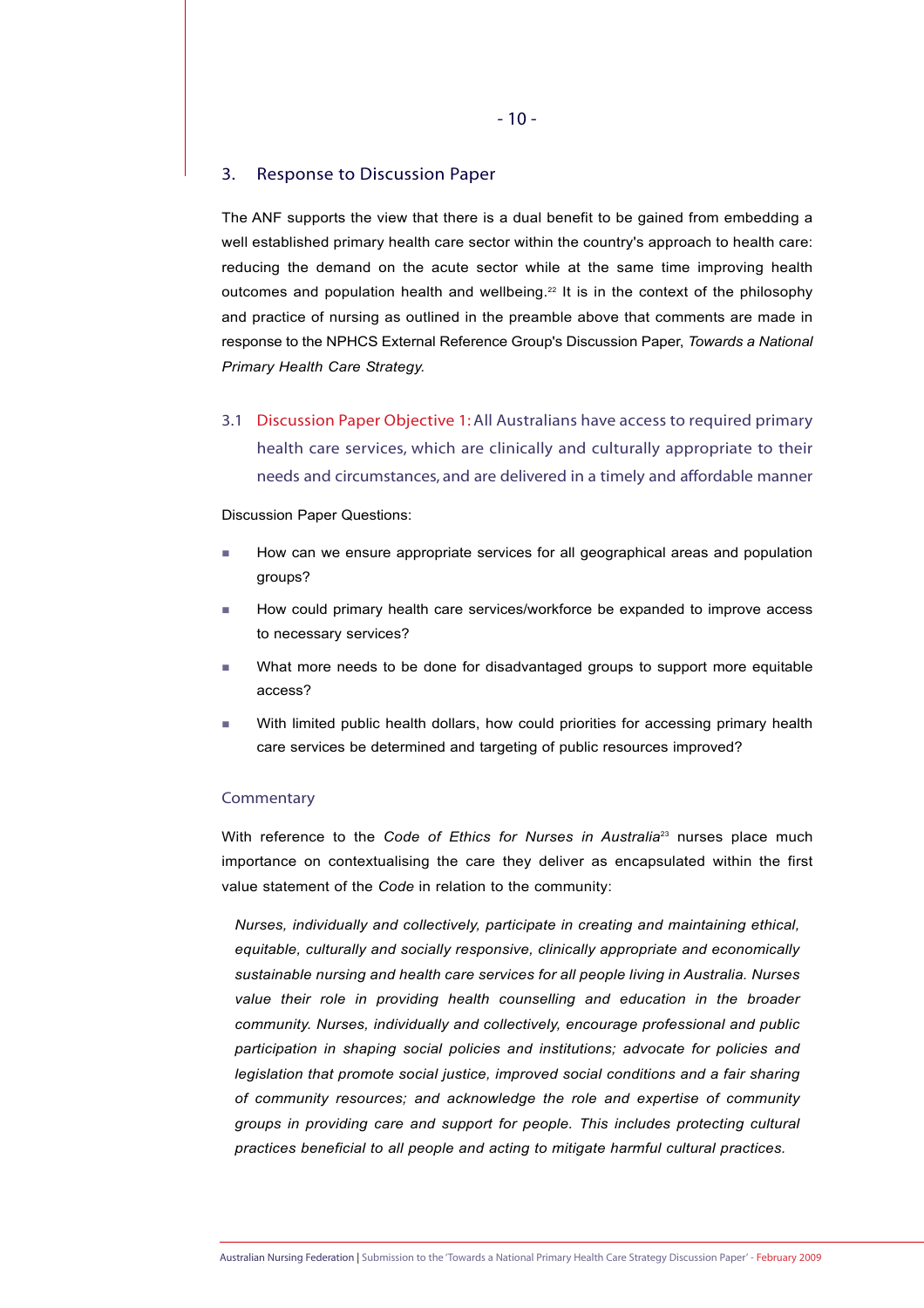The nursing and midwifery workforce is currently an under utilised resource in the primary health care arena. This is due either to restrictions on scope of practice or lack of recognition of role and function of nurses and midwives. The ANF considers that there needs to be a much better utilisation of the nursing and midwifery workforce in order to ensure appropriate services for **all** geographical areas and population groups. Nurses tend to be the largest health care professional group across geographical areas - and in fact may often be the only health care professionals in remote areas. The Australian Government's Productivity Commission Research Report *Australia's Health Workforce*<sup>24</sup> provides a stark revelation of the fact that, unlike all other health professionals, nursing and midwifery numbers remain fairly constant relative to population for communities located further away from the major cities. While nurses and midwives in all areas can and do provide primary health care, the health promotion and prevention component of that care must often be minimalised due to lack of funding support and recognition of its importance.

To better meet the needs of the community in all geographical areas (metropolitan, regional, rural and remote) and across all population groups, (especially those currently marginalised from, and under-served by mainstream health services, such as the homeless), legislative changes are required to enable nurses to extend their current scope of practice. In particular, current policies in relation to access to the Pharmaceutical Benefits Scheme (PBS) and the Medicare Benefits Scheme (MBS) by nurse practitioners, registered nurses (such as general practice nurses and community nurses), and midwives, mean that the practice of these nurses and midwives is restricted. Patients are grossly inconvenienced and inefficiencies and duplication of services occur. For example, a sexual health nurse practitioner in the ACT assesses a client, uses her experience and expertise to accurately diagnose and recommend the most appropriate treatment. However, as this particular treatment can only be prescribed under the PBS, and as she doesn't have access to subsidised PBS items, she can prescribe the best known treatment for the presenting condition but the client must pay the full amount for the medicine and cannot receive the government rebate. The client must have a separate appointment with a medical practitioner to receive the subsidised medicine. This is inefficient and a barrier to access to health care.

The National Health and Hospitals Reform Commission (NHHRC) interim report *A Healthier Future For All Australians*<sup>25</sup> recommends the reform directions (14.2 & 14.3) that Medicare rebates and PBS subsidies be expanded to include nurse practitioners, however, only to those working in rural and remote areas. The ANF position is that nurse practitioners have proven competency to practice in all settings and this restriction will disadvantage metropolitan and regional communities. The ANF will be lobbying strongly for the NHHRC to reconsider this flawed recommendation. The ANF calls on the NPHCS External Reference Group to develop funding models which will provide greater access to the range of health care professionals engaged in primary health care settings.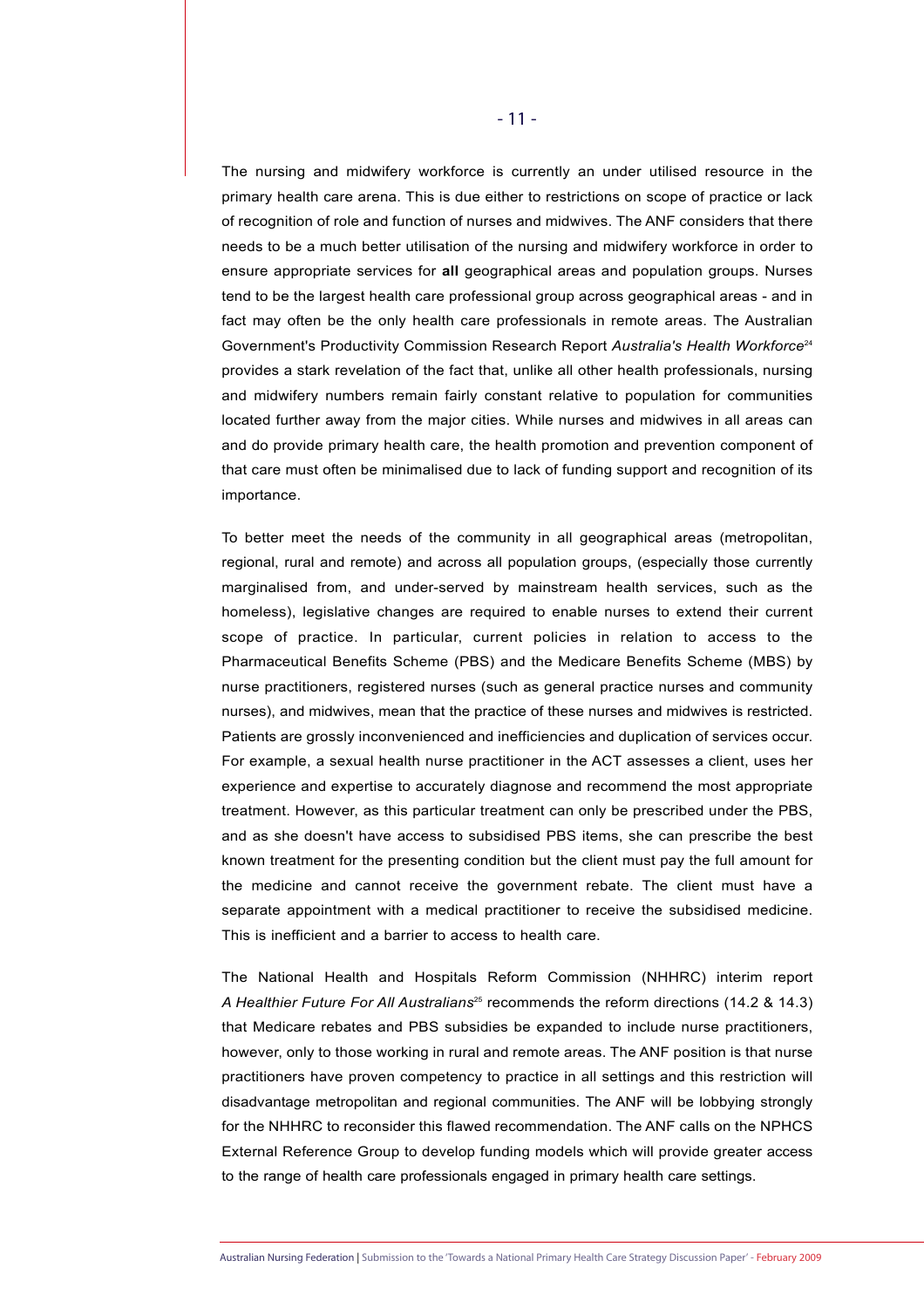In addition to equipping nurses, midwives and allied health care professionals with the funding mechanisms for improving access to necessary services for communities, there is also room for expanding on services which can be taken to population groups. There have been examples around the country where nurses, either alone or with other health professionals, have provided services to people who would not normally access general practices or tertiary facilities. These groups include Indigenous communities, non-English speaking background (NESB) immigrant and refugee groups, the homeless, and sexual health workers. Effective interventions have been instituted such as screening tests, vaccinations, diabetic testing, antibiotic therapies and antenatal care. Some of these outreach services are only operational for the life of a specified funding cycle, for example the 'Street' nurses in the ACT in the 1990s. Ongoing funding has not been forthcoming despite demonstrated positive outcomes for the client base. Another example is the McGrath Breast Care nurse practitioners who are funded by donations, when clearly an ongoing need has been identified.

Funding models for primary health care must encompass static services - to which the community goes, and itinerate/outreach services - where nurses, midwives and other health professionals take their services to people and attend to their health needs in their own environment.

Another aspect of improving access for communities, especially for Indigenous and NESB population groups, is to provide financial and mentoring support for people from these groups to undertake education programs to become qualified health professionals. While there are some Australian Government scholarships available specifically to assist Indigenous students across health professional disciplines, there is strong evidence from the demand for these that more funding is required. Other measures to support more equitable access for disadvantaged groups include: improved funding for interpreter services for Indigenous and NESB populations; increased funding for literature and signage in health and aged care facilities in multiple languages; improved funding for inclusion of cultural awareness programs in undergraduate and postgraduate curricula for health professionals; and support for community leaders of Indigenous and NESB populations groups.

#### Recommendation

That to better meet the needs of the community, Medicare rebates and Pharmaceutical Benefits Scheme (PBS) subsidies be expanded to include appropriately qualified nurses and midwives for practice in all settings.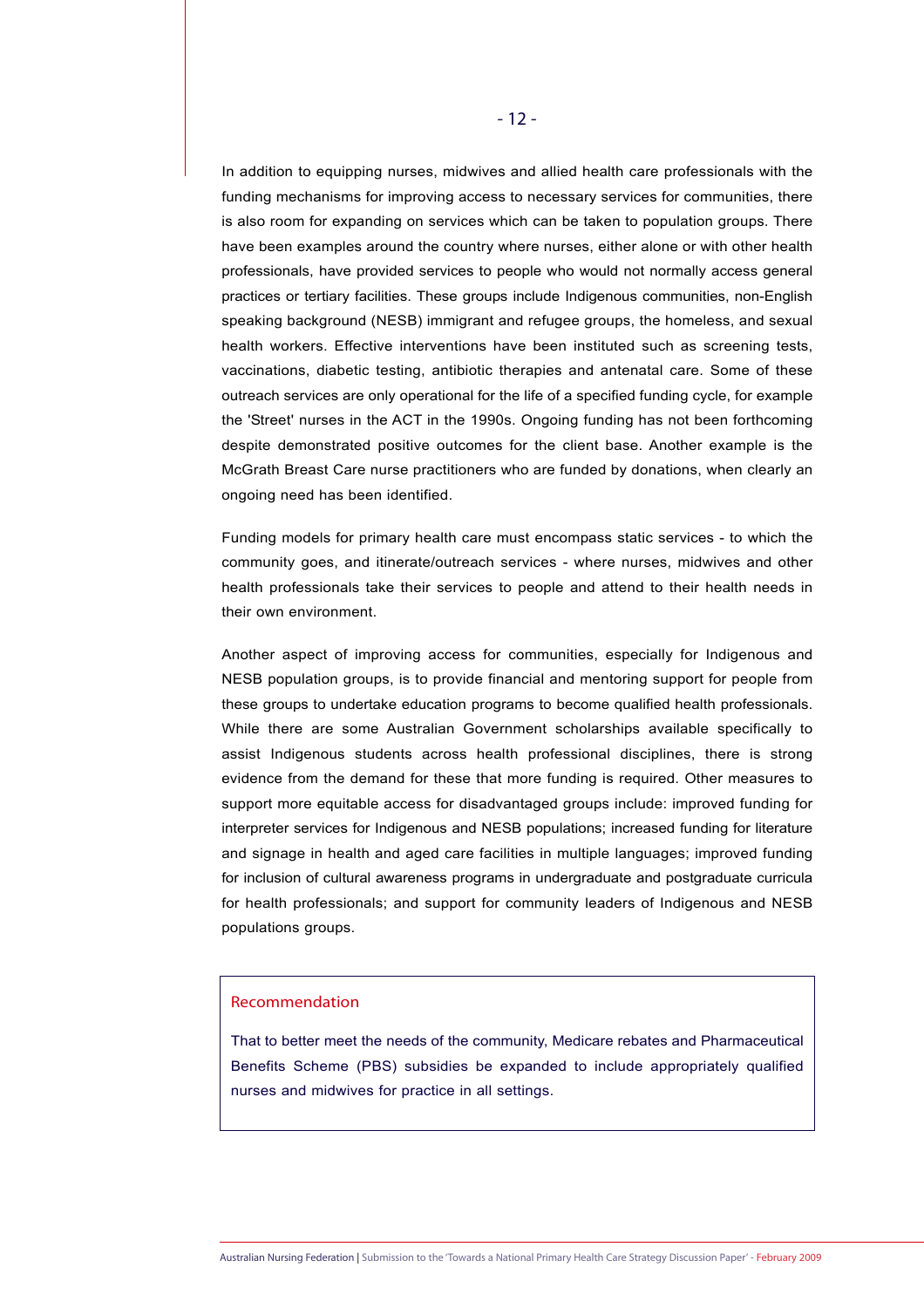3.2 Discussion Paper Objective 2: PHC services respond to the individual preferences and circumstances of patients, their families, and carers, and actively support them in achieving best possible health outcomes

#### Discussion Paper Questions:

- What is needed to improve the patient and family-centred focus of primary health care in Australia for:
	- $\blacksquare$  Individual patient encounters;
	- Heath professionals:
	- Health service organisations;
	- The broader primary health care system?
- Are there specific strategies that are needed to better support consumer engagement and input?

#### **Commentary**

Improvements to the patient and family-centred focus of primary health care in Australia require a care co-ordination and team based approach.

It is the view of the ANF that focussing on the health care needs of a community, with new initiatives aimed at preventing ill health, delays in treatment and unnecessary hospitalisation, will deliver effective reform in the health system, with particular benefit for primary health care.

Initiatives could include nurse-led or midwife-led clinics, funded to order diagnostic tests or prescriptions for the community, or clinics that have a range of health professionals working together, such as the Comprehensive Primary Health Care Centres proposed by the NHHRC.<sup>26</sup> The ANF sees merit in the concept of a 'one-stop' multidisciplinary primary health care centre which rationalises equipment, infrastructure and personnel and thus makes better use of scarce health care dollars. More importantly, there is easier access for the community to a range of health care professionals.

This model allows for:

- greater co-ordination of care, leading to greater satisfaction for both health professionals and the community and better outcomes of care,
- enhanced collaboration between health professionals, leading to professional support in clinical judgements, improved opportunities for interdisciplinary education and continuing professional development, greater opportunities for collaborative research to improve services and clinical outcomes,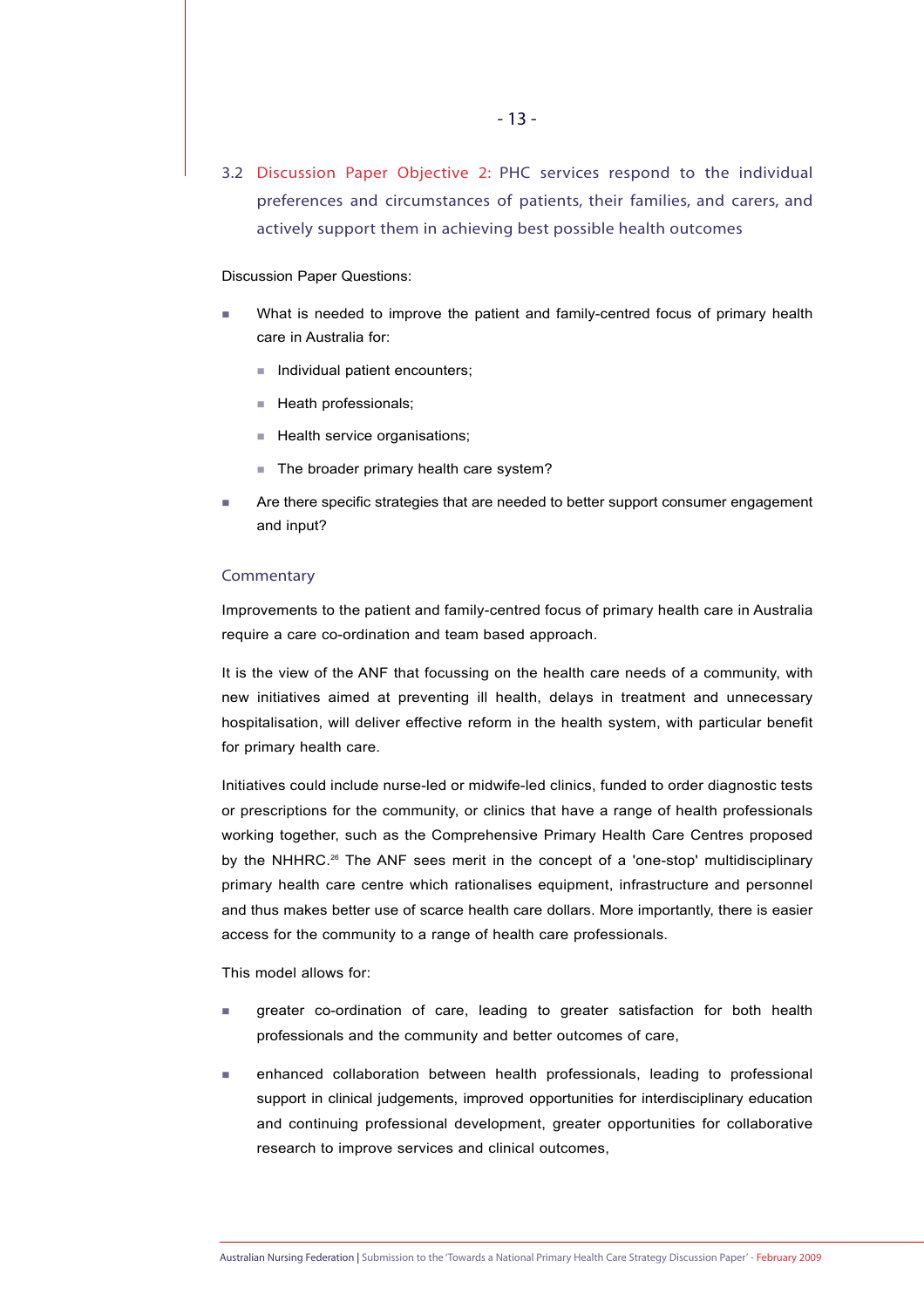- a decrease in duplication of services, meaning that health professionals are contributing to better utilisation of their services, more efficient use of resources and thus the health care budget, $27$  and
- greater access and equity for effective health promotion and chronic disease management.

The ANF maintains that the key to providing better access for the community to primary health care services is the development of funding models in which the funding follows the person and not the provider/hospital (as in the current fee for service model).

The input of the community, based on their particular needs, the monitoring of community health status and the fostering of innovation and sharing of research, are critical to developing appropriate models of care, improving services and the health of the people in that community.

Services and care need to be based on the best available evidence and delivered by the most appropriate health professional or worker. Effectiveness of primary health care demands a culture of reflective improvement and innovation and a continuous cycle of development and implementation of health services research to constantly inform the development of health policy and increase the effectiveness of health service delivery.

There needs to be a balanced and effective use of both public and private resources. New technologies should be evaluated in a timely manner, and where shown to be cost effective, be implemented promptly and equitably.

Measures to improve the engagement and input from consumers of health care include the investment in innovations such as tele-health, e-health, and other means of providing information, support and access to primary health care services. It is especially important to make these measures and primary health care teams available to people disadvantaged by geographic, socioeconomic, or cultural isolation, health status and disability, to minimise this isolation and maximise their capacity to maintain or restore their health.<sup>28</sup>

Including consumers of health care services in the primary health care setting in decision making at all levels is paramount to gaining input to the development and ongoing evaluation of these services. A process for genuine consultation must be instituted which allows for equal representation of consumers along with health professionals, on decision making bodies/committees. This entails orientation and information sharing so that maximum value can be gained from consumers' and health professionals' contribution and so that all parties feel that their view is being respected. Consumer representatives will require funding and education support. There needs therefore to be a sustainable funding investment to enable full participation in these activities by all parties.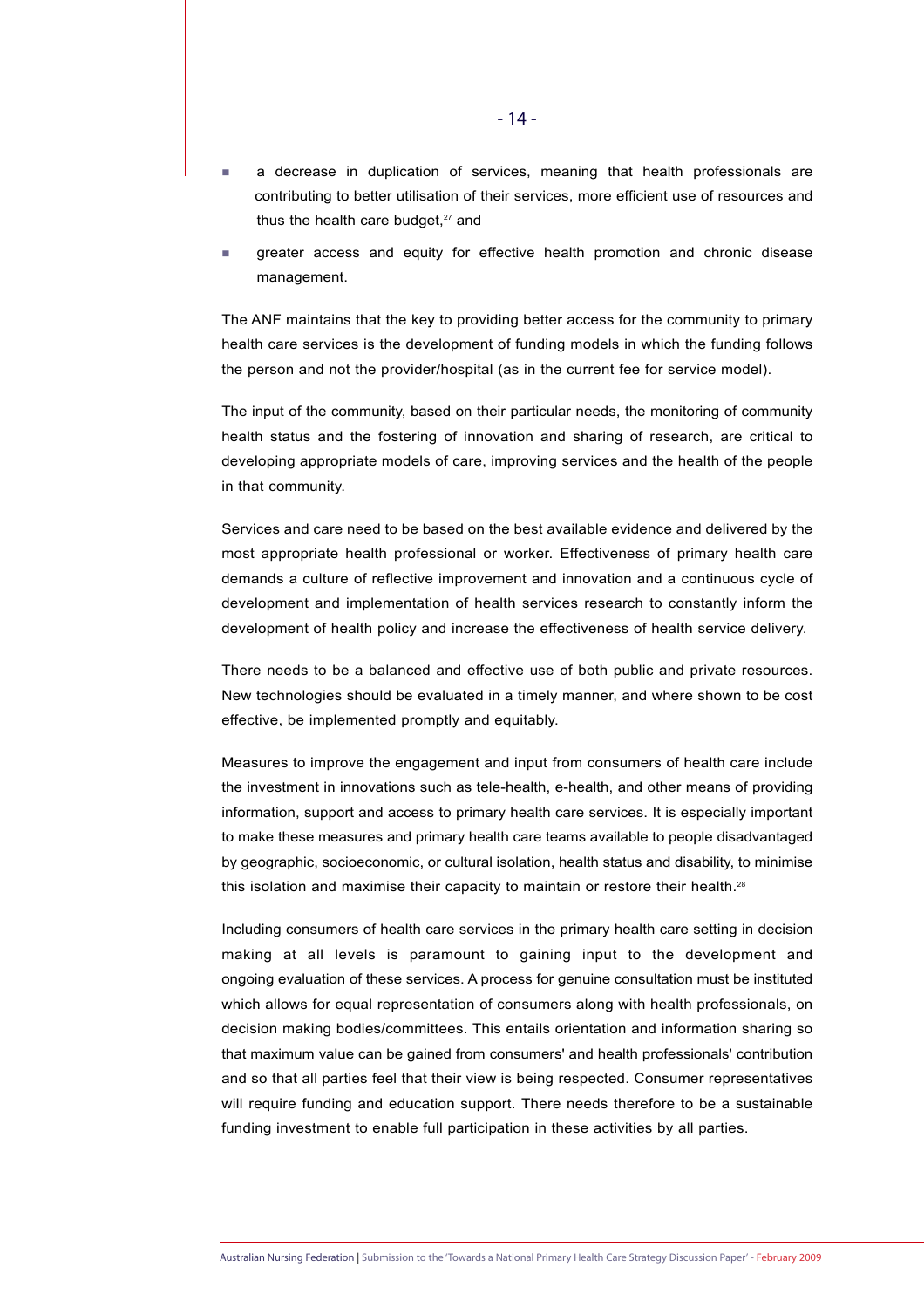Other strategies for engaging with consumers of the services include:

- **involving community groups in discussion around their service needs,**
- formal information gathering processes, such as consumer satisfaction surveys,
- establishing community forums.<sup>29</sup>
- funding for primary health care workers such as registered nurses and midwives to take and market their services, for example, counselling for rural communities, and
- involving consumers in the analysis of data received from consumer surveys.

#### Recommendations

That there be a focus on the health care needs of the community, with new initiatives aimed at preventing ill health, delays in treatment and unnecessary hospitalisation, to deliver effective reform in the health system, with particular benefit for primary health care.

That to provide better access for the community to primary health care services, funding models be developed in which the funding follows the person.

3.3 Discussion Paper Objective 3: All Australians are supported to stay healthy through a stronger focus on wellness, prevention and early detection, and appropriate intervention to maintain people in as optimal health as possible

Discussion Paper Questions:

- How could primary health care be enhanced to better support prevention activities?
- How could health professionals be better supported to provide lifestyle modification advice and support consumers in behavioural change?
- How can consumers be linked with local PHC services to support a stronger focus on population-based preventive health care with national reporting?
- What measures have been, or could be effective in addressing prevention for specific population groups (Indigenous, rural and remote, low socio-economic status, CALD)?
- With limited public health dollars, how could preventive care priorities be determined and public resources subsequently targeted?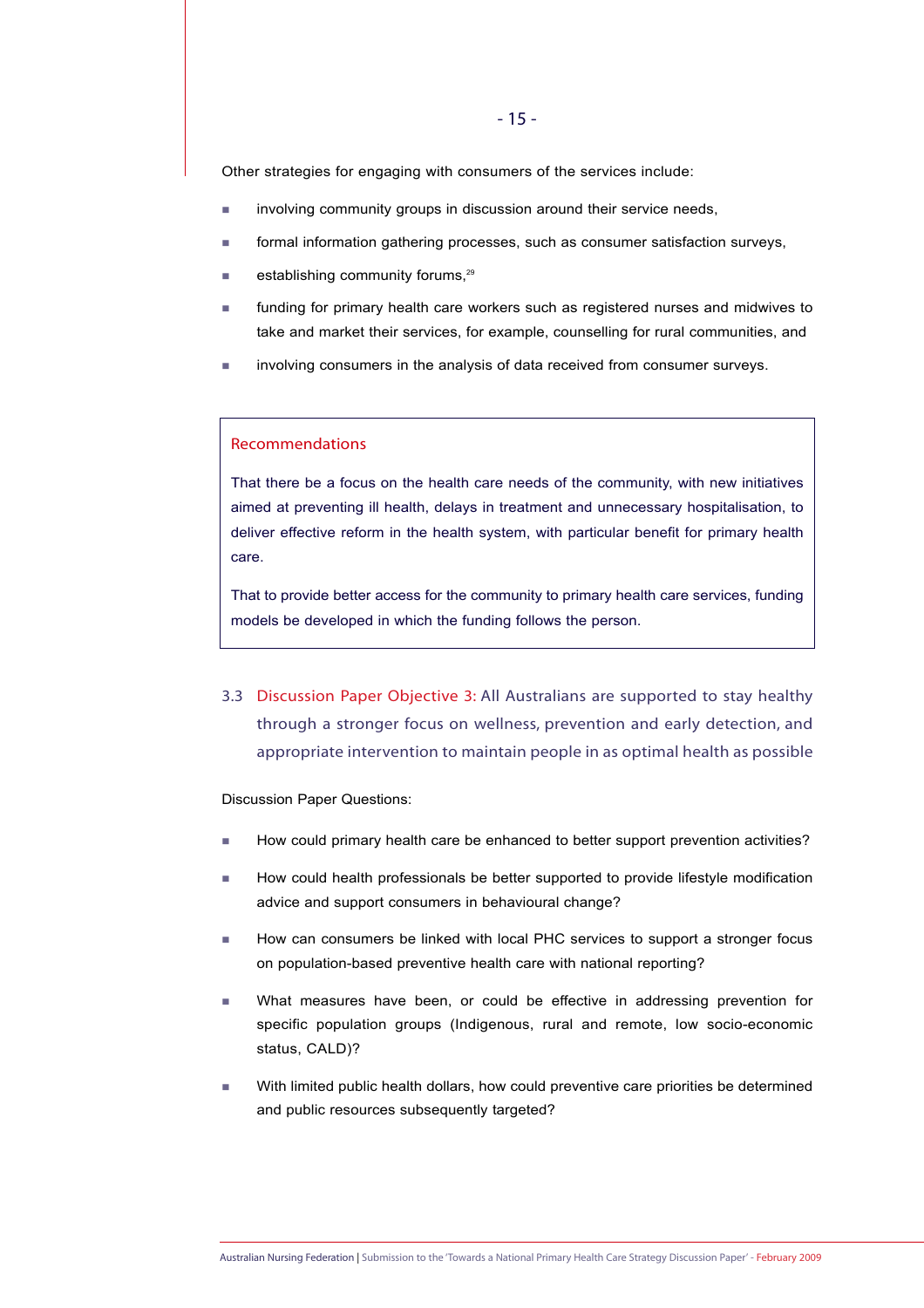#### **Commentary**

It is the view of the ANF that the role of primary health care services provided locally, by community health providers including general practices, should not be underestimated. There is a need for a fundamental shift in the focus of health care, encouraging prevention, early intervention, and direct easy access to appropriately qualified and skilled health care professionals.

This is currently being done by nurses in some sectors, for example, school nurses, general practice nurses, maternal and child health nurses, and especially in rural communities. This work needs acknowledgement, encouragement and, most importantly, flexible funding.

Policy development and provision of health services needs to be shaped around the promotion of healthy living, the prevention of disease, injury and disability; as well as meet the health care, treatment, self management and rehabilitation needs of people, their families and communities; and their desire for humane, safe care across the period of their lives.<sup>30</sup>

In order to ensure that policies and processes are appropriate for communities it is important to remember that people have the right and duty to participate individually and collectively in the planning and implementation of their health care. $31$  Integral to this process is the involvement of both community members and health professionals as to their views on indicators of population-based preventive health care and thus what should be included in national reporting.

The legitimacy and sustainability of major primary health care policy decision depends on how well they reflect the underlying values and views of the community. Community engagement and participation requires the opportunity for the community as well as nurses, midwives and other health providers and managers within the health sector to assess evidence and develop and implement plans to improve health and health care.

Strategies to achieve community participation in the development of health policy, health services and in their own care recognise the often disempowered nature of people's relationships with health care providers in a health system that is highly complex and confusing and requires support for building the capacity of persons to be involved in their own health care.<sup>32</sup>

Nurses, midwives and other health professionals employed in primary health care settings need to have funding support which enables them to undertake clinical loads as well as health promotion/education and research loads. Health care managers must be respectful that time is built into the working life of primary health care professionals for them to be able to meet with population groups to discuss lifestyle modification options and to listen to concerns and barriers to achieving a healthier lifestyle. Investment in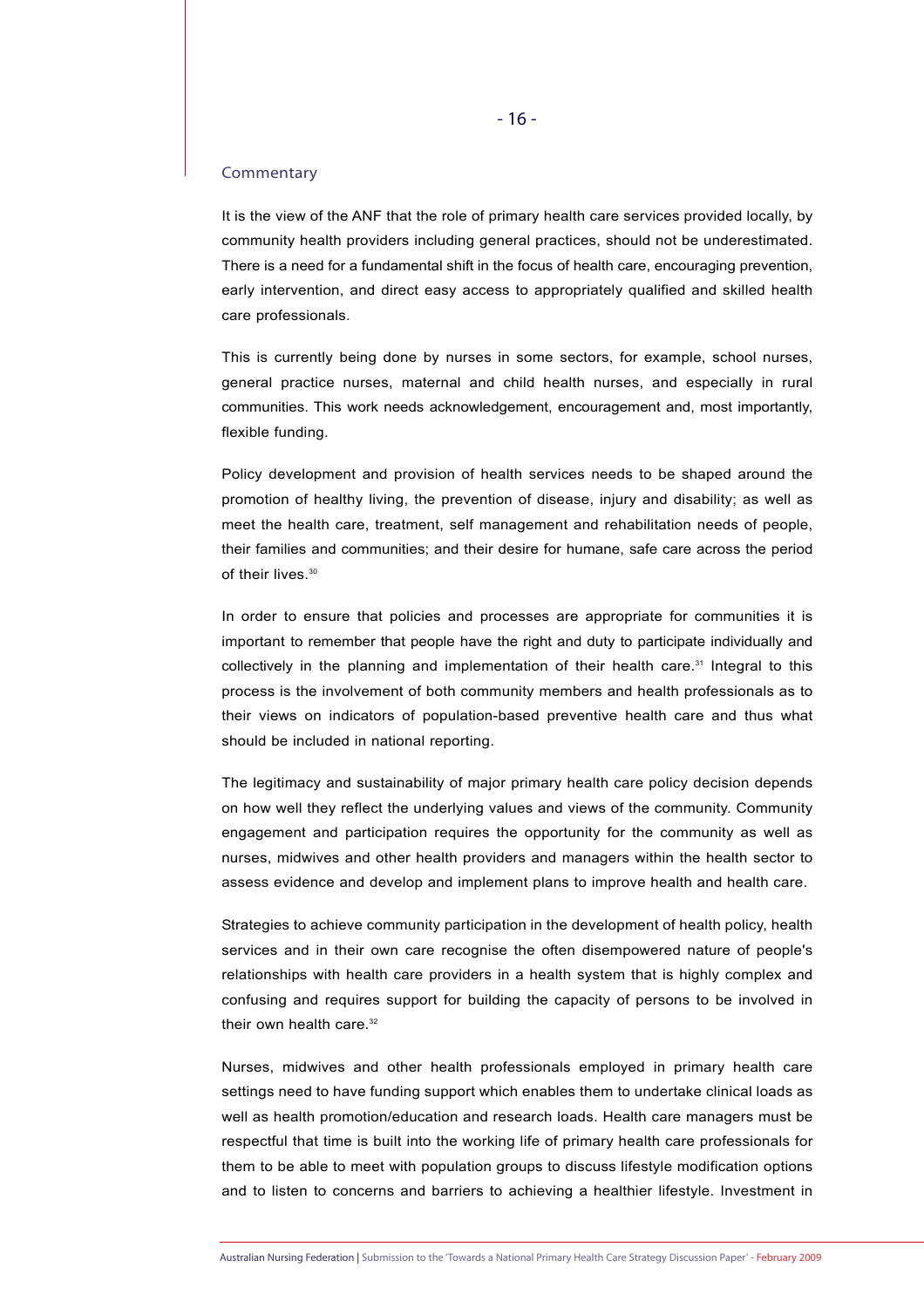time to assist people become more self-reliant and better able to manage their own health care needs, will have positive outcomes for the health system as a whole and the community if hospitalisations can be avoided and/or chronic diseases/disabilities be better managed.

Nurses and midwives already have well developed networks within communities and population groups to undertake opportunistic primary health care. Examples include diabetes management, immunisations or sexual health screening among Indigenous and rural and remote communities, health promotion sessions in senior citizens clubs, coffee mornings with young mothers in community health settings especially those from low socioeconomic areas. A mapping of examples such as these could be undertaken to provide exemplars for adoption across the country in primary health care settings. Again, it is imperative that these activities be incorporated into funding models for primary health care. While it may take some time to develop, the community should start to see a shift in health expenditure from tertiary to primary health care, and perhaps also, ideally, better utilisation of the health budget in terms of a sustainably healthy society.

There are currently in excess of 27,000 nurses and midwives in Australia employed in a variety of roles providing health care for the community across the lifespan within a primary health care setting.<sup>33</sup> However, it should be noted that data collection with regard to these roles is inadequate and actual numbers may be greater.

Primary health care nursing and midwifery roles include registered and enrolled nurses, midwives and nurse practitioners working as maternal and child health nurses, general practice nurses, community health nurses, school nurses, occupational health nurses, rural nurses, remote area nurses, sexual health nurses and mental health nurses.

The following is an overview of the scope of practice of some of these roles:

Maternal and child health nurses - registered nurses, and in many instances midwives, with additional qualifications in Maternal and Child Health and Community Health. They offer a range of services in their practice through individual consultations, home visits and group meetings; provide health education to families to promote health and wellbeing and prevent illness; offer support and guidance to families while developing parenting skills; assess child growth, development and behaviour at key ages and stages; guide and inform families in relation to family health, breastfeeding, immunisations, nutrition, accident prevention and child behaviour; and provide access to information on child and family services. There are 5,276 nurses working in the area of family and child health. The majority of these nurses are employed in New South Wales, Victoria and Queensland.<sup>34</sup>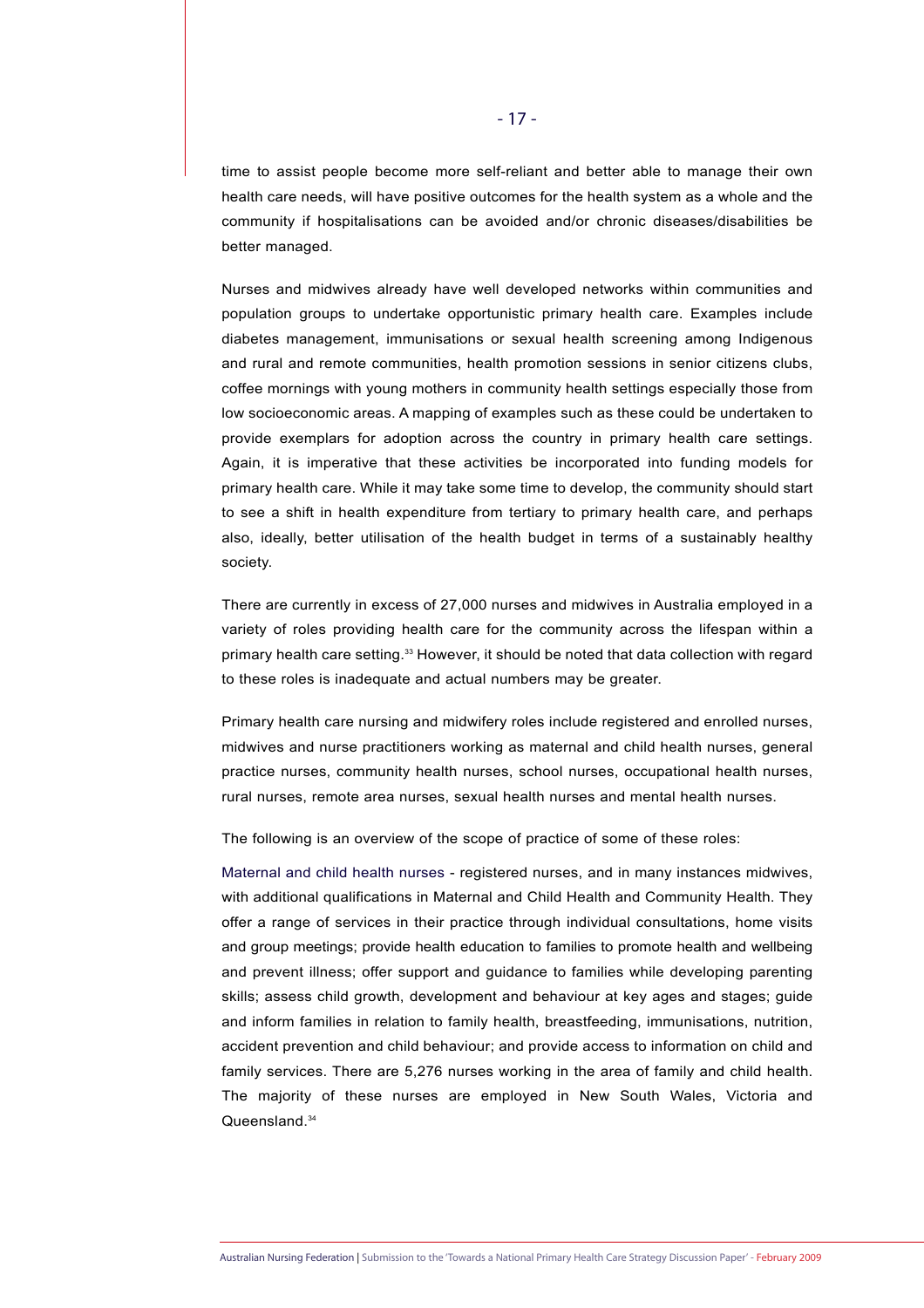General practice nurses - registered and enrolled nurses employed by, or otherwise retained by, a general practice. Almost 5000 general practice nurses were estimated as employed in general practice in 2005 and more than half (57%) of general practices were reported to employ a practice nurse. Anecdotally this figure has now risen considerably to around 8,000 nurses in 2007.35 Practice nurses work in collaboration with general practitioners, providing a range of primary health care services, including chronic disease management, population health activities, health assessments such as the Healthy Kids Check, administer and provide advice about immunisations, identify and provide education with regard to risk factors for chronic illness, provide health education, and monitor the effectiveness of education and other strategies.

Primary school nurses - provide a primary health care service to primary school aged children (5-12 years of age) and their families. Primary health care services encompass a range of services directed towards health promotion and information, early identification and early intervention for identified health concerns. School nurses engage in clinical care, health counselling, health promotion, school community development activities, networking/resource and referral and general health centre management. They provide specific health surveillance activities for children at school entry as well as health assessments for all school entrants, and for any students referred by a parent or teacher. In addition to vision screening and hearing testing, health promotion and education activities such as immunisation, safety and injury prevention, nutrition, positive parenting and asthma management are undertaken as group sessions through daily contact with students, teachers or parents.36

Secondary school nurses - have a key role in reducing negative health outcomes and risk taking behaviours among young people including drug and alcohol abuse, sexual behaviour, smoking, eating disorders, obesity, depression, suicide and injuries. The role specifically encompasses individual health counselling; health promotion and planning; school community development activities; small group work focusing on health related discussion and information; and a resource and referral service to assist young people in making healthy lifestyle choices. They play a major role in health promotion and primary prevention.

Community health nurses - a combination of nursing practice, public health practice, health promotion and primary health care. They work with their local communities to prevent illness and promote health, across the lifespan, through the identification of barriers to wellness and the empowerment of people to change unhealthy lifestyles. Through working in partnership and recognising the actual and potential strengths of families and communities, community health nurses seek to foster a sense of self-determination and empowerment of clients. The AIHW survey indicates that there are 13,926 nurses employed in the area of community health, which may also include those employed as school nurses and occupational health nurses.<sup>37</sup>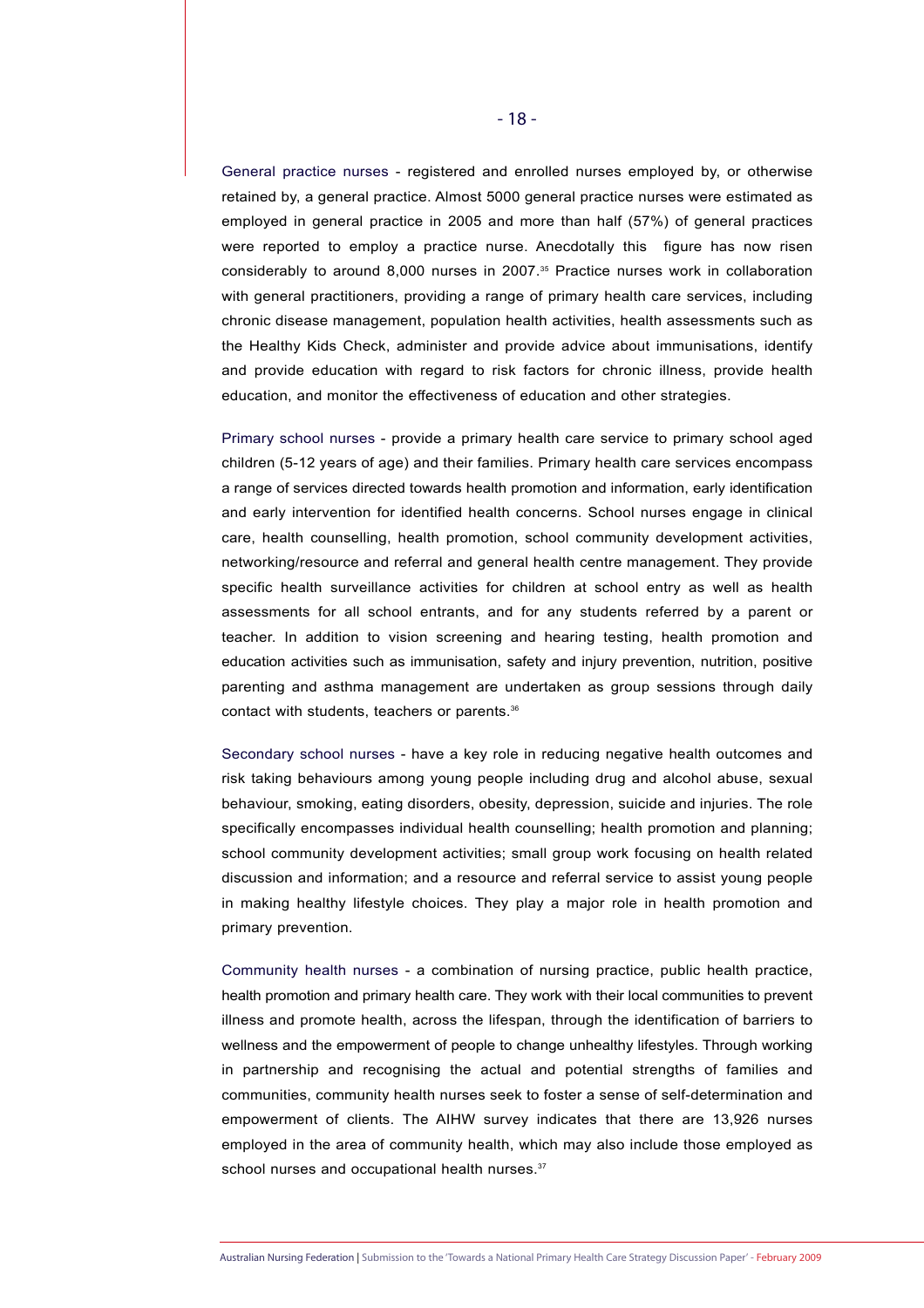Occupational Health Nurses - provide for and deliver health and safety programs and services to workers and community groups. This area of nursing practice focuses on promotion and restoration of health, prevention of illness and injury and protection from work related and environmental hazards. They have an integral role in facilitating and promoting an organisation's on-site occupational health program. Their scope of practice includes disease management, environmental health, emergency preparedness and disaster planning in response to natural, technological and human hazards to work and community environments. Occupational health nurses provide specialist health and safety advice and administer Injury Management, First Aid and Emergency Preparedness Programs; as well as develop provide health education programs, such as exercise and fitness, nutrition and weight control, stress management, smoking cessation, breast and testicular self examination, management of chronic illnesses and effective use of health services.

The ANF supports the NHHRC reform directions in relation to the health and wellbeing of children. In particular:

#### *Reform direction 3.8*

*We propose that all primary schools have access to a school nurse for promoting and monitoring children's health, development and wellbeing, particularly through the important transition to primary school.*

#### *Reform direction 3.9*

*We propose that responsibility for nurturing a healthy start to life be embedded in primary health care to ensure continuity of care and a comprehensive understanding of a child's health needs…38* 

It is critical that primary health care interventions commence at the start of a child's life, are built on through the developing years, with reinforcement throughout school life. The role of parents in developing children's attitudes, habits, and lifestyle behaviours is of paramount importance. Strategies that focus on shared goals between primary health care providers and parents are essential for long term success. Currently, child care centres/kindergartens/schools and primary health care settings do not provide the services needed for behavioural change. Although population health strategies in both schools and communities are vital to their effectiveness, reach and sustainability must be improved to reduce the prevalence of non-communicable diseases in children in this country.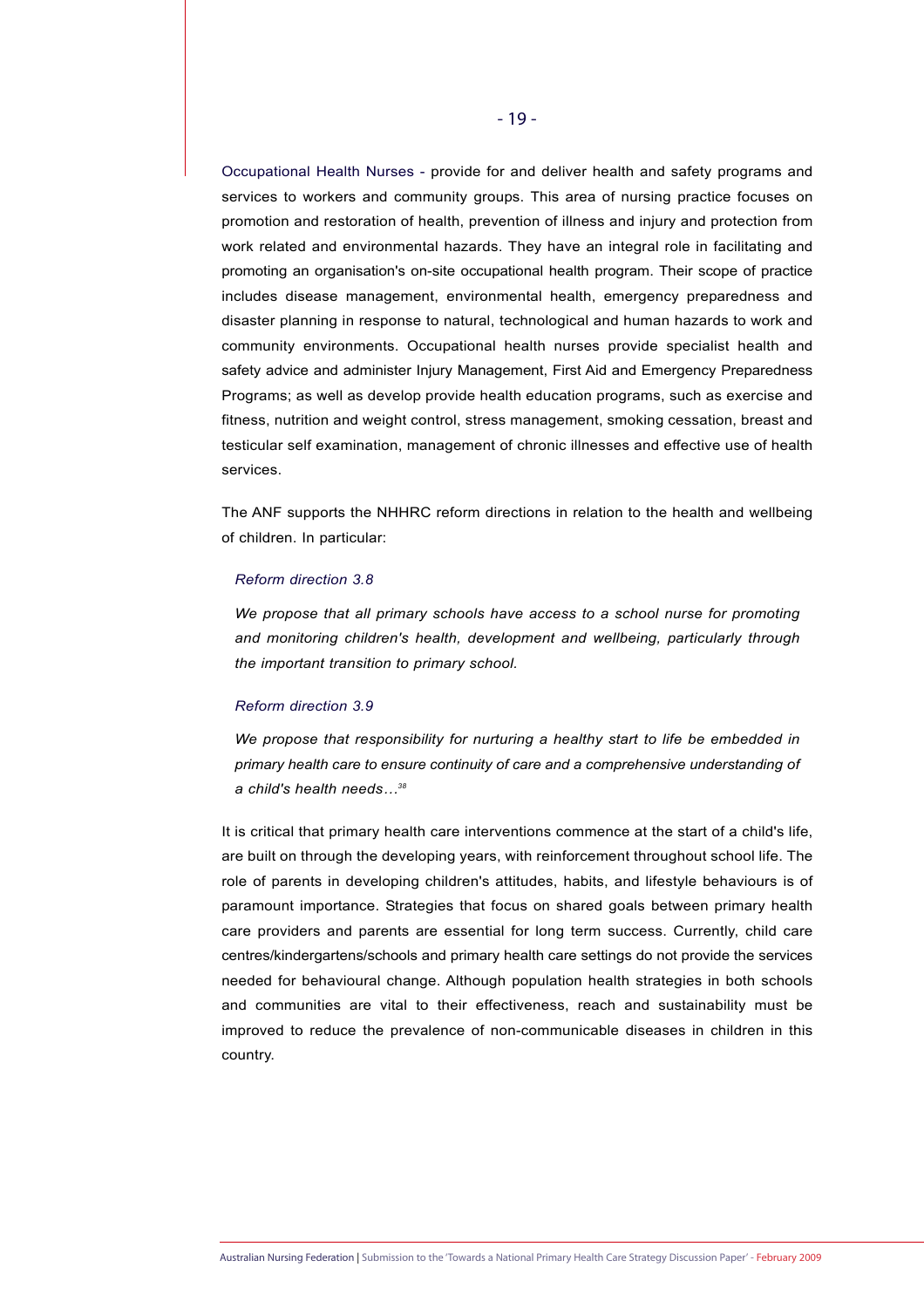# Recommendations

That there be a fundamental shift in the focus of health care, encouraging prevention, early intervention, and direct easy access to appropriately qualified and skilled nurses, midwives and other health care professionals, within primary health care services provided locally.

That there be input from both community members and health professionals in the planning and implementation of their health care.

3.4 Discussion Paper Objective 4: All Australians, particularly those with multiple, ongoing and complex conditions, experience PHC services which are coordinated across multiple care providers, with transitions across health sectors actively managed and continuity of care supported

#### Discussion Paper Questions:

- What target groups would most benefit from active clinical care and/or service coordination?
- Who is best placed to coordinate the clinical and/or service aspects of care?
- How could information and accountability for patient handover between settings (eg hospital and general practice) be improved?
- What changes are needed to improve integration between different primary health care organisations?
- Would there be advantages in patients having the opportunity to 'enrol' with a key provider?

# **Commentary**

All sectors of the community would benefit from improved lines of communication between the different sectors of the health and aged care system. However, while many people are able to utilise their informal networks to navigate their way around the complexities of our primary and tertiary systems, or have a significant other who can assist them with this, for some particular groups the whole process is incredibly daunting.

Target groups who would most benefit from active clinical care and/or service coordination include people for whom English is a second language (and this includes many of our Indigenous communities), those with a low socioeconomic status (especially young mothers who have no form of transport), those with severely debilitating chronic conditions or disabilities, and frail, elderly people (particularly those who live alone). For most of these groups, not only is it difficult to understand where they should enter the health care system, it is also nigh impossible to actually physically get themselves to a health professional due to transport/language/cost obstacles. People who do not have a family member or friend who can act as an advocate on their behalf to help them navigate the health system are currently 'falling through the cracks' leading to compromise of their care.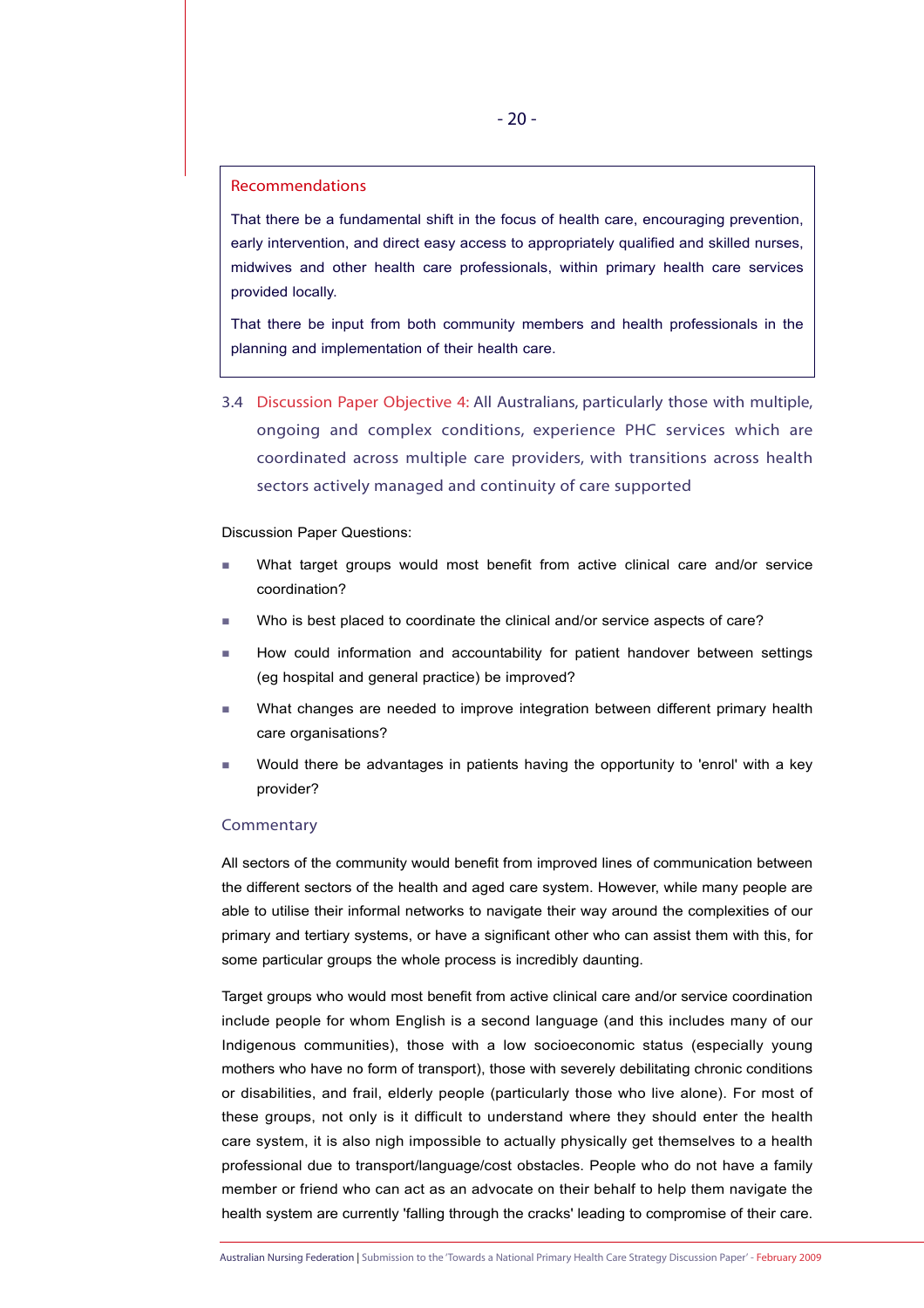The NHHRC interim report carries an exemplar of a model of primary health care involving a community hub.<sup>39</sup> Within that model:

*Two general practice liaison nurses employed by community health (one for chronic, aged and complex care; and for child and family) are linchpins of the model as they identify clients needing care coordination and link GPs and other service providers.*

As stated previously nurses form the largest single component of the health workforce. As such the ANF considers that they are well positioned to undertake the clinical care coordination role so desperately needed across the country, both within the primary health care sector, and to liaise between primary and tertiary settings. Nurses are educationally prepared to provide a holistic view of a person in their everyday practice, taking into account the broader context of that person's environment and how that impacts on their health status. This type of approach means that they are well tuned to be able to consider the total care needs for a person including their physical, social, spiritual and mental health needs. Liaison with a range of care providers forms part of the current role of most nurses in their clinical care and could become a recognised and established part of a primary health care nurse's role. The ANF cautions that this aspect must be built into a primary health care nurse's job description and funded appropriately so that their role receives due acknowledgement and time allocation.

Improvements in information transfer between different sectors of the health and aged care arena can be achieved through financial investment in integrated electronic systems. Ready access for all health professionals employed in primary health care settings to email, internet, records management systems, and patient history records systems, is essential for timely and safe health information management.

The ANF supports the implementation of an individual electronic health record system to facilitate rapid transfer of information across public and private facilities, primary, secondary and tertiary health care; and to provide a greater degree of transparency of a person's health records to all parties involved in that person's care - especially the person themselves! The introduction of an individual electronic health record system would assist in overcoming current integration difficulties across the acute/community divide such as:

- lack of information provided with referrals,
- not enough time between the referral and when care needs to commence, and
- lack of knowledge within the acute setting in relation to available community services.<sup>40</sup>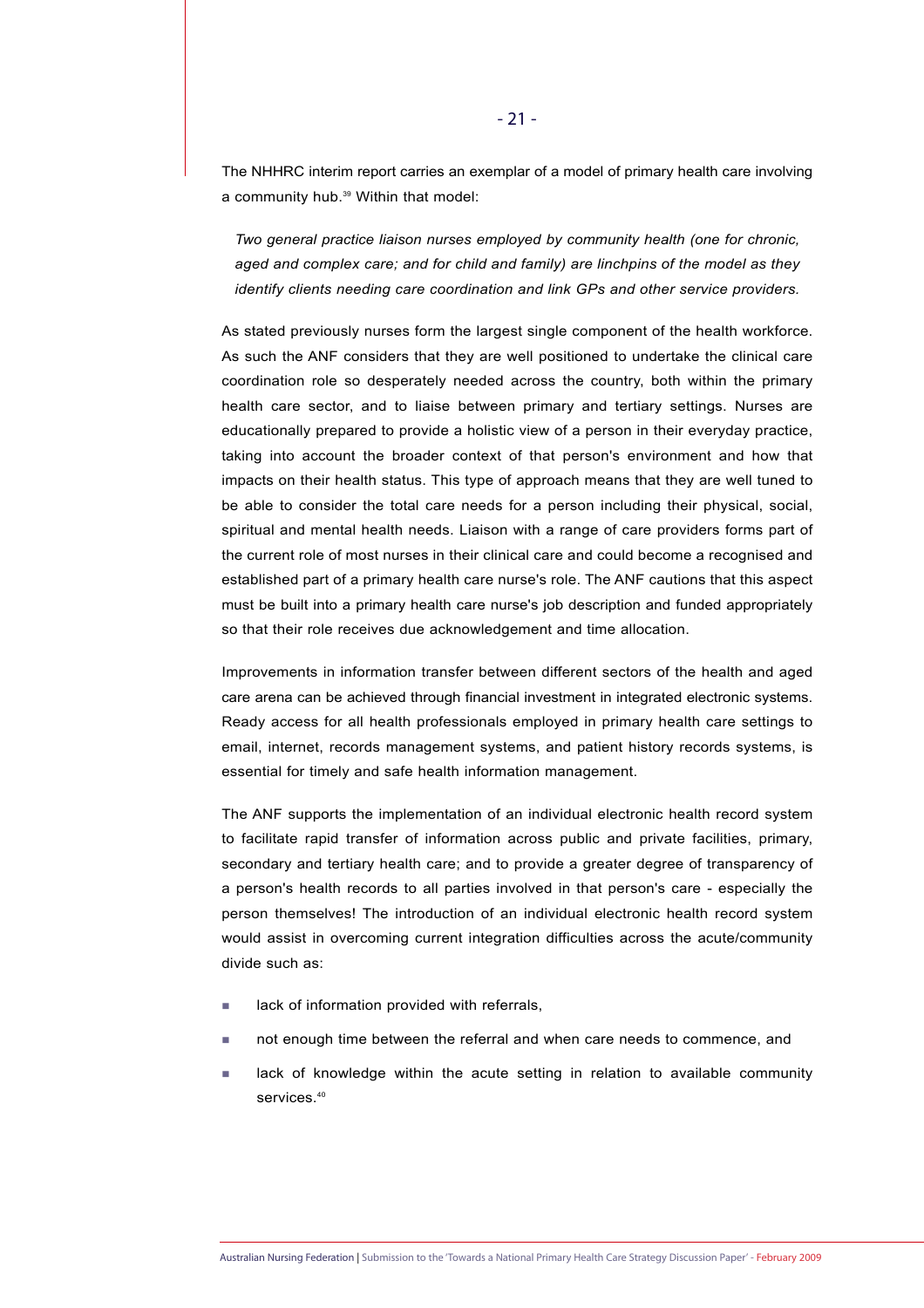The ANF supports the concept of 'enrolment' in primary health care centres, however, with caution that there be flexibility to ensure that health care service needs are met. It is critical that patients still have a choice and that health care can be provided when they are not at home for those who travel.

# Recommendations

That the implementation of an individual electronic health record system be expedited by the Government to facilitate rapid transfer of information across public and private facilities, primary, secondary and tertiary health care; and to provide a greater degree of transparency of a person's health records to all parties involved in that person's care.

That nurses and midwives are consulted in the development and implementation of health informatics.

That funding be provided for the existing workforce of nurses and midwives to undertake the necessary education to meet the Informatics Competency Standards required for nursing and midwifery practice.

3.5 Discussion Paper Objective 5: All Australians have access to safe, high quality PHC services that deliver evidence-based care and accountability for outcomes, support continuous quality improvement, and reward research and innovation

Discussion Paper Questions:

- What aspects of performance of the primary health care sector could be monitored and reported against (eg for each Element in this Discussion Paper, what are key areas of performance that could be monitored and how)?
- Who should be responsible for developing and maintaining a performance frame work?
- Would there be advantages in linking patient health outcomes and quality of care provided to incentives for health care professionals?
- How can we improve the current research culture and evidence-base in primary health care?
- How can we translate evidence or innovation into practice more systematically?
- What options could be used to support health care professionals' involvement in research and innovation?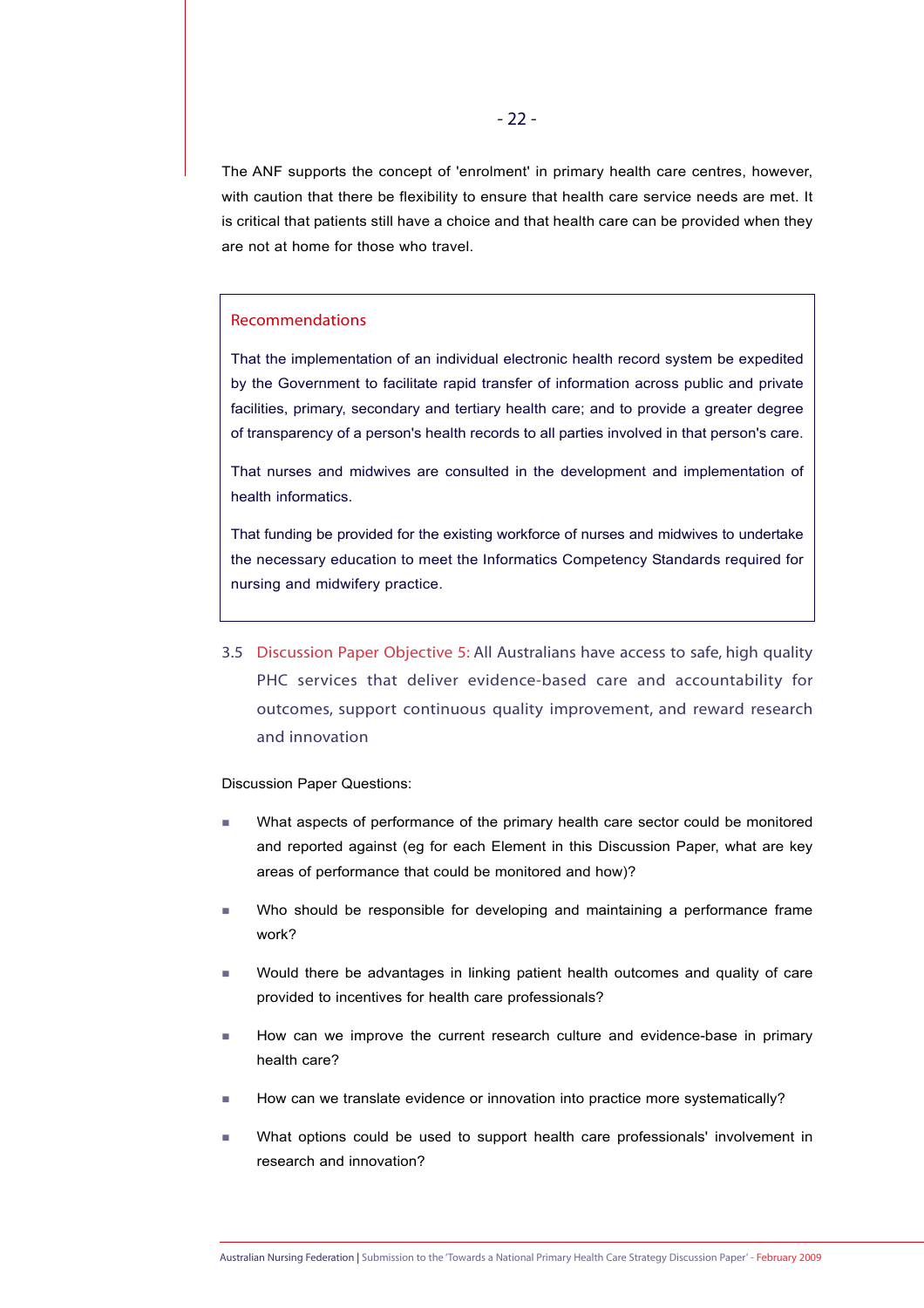#### Commentary

The evidence of the performance of the primary health care sector will be seen in how well holistic care programs have been established and the links to population health care demographics for the particular community (some elements may change from community to community). Hence, there should be a demonstrated link between clinical care programs and the broader social context of the community - for example, housing education, support provided in the home and, nutrition programs.

Key areas of performance that could be monitored include (but are not limited to):

- demographics of the community and needs analysis of health care issues,
- types of programs offered through the primary health care centre, and how the needs link with the programs offered - such as, evidence of holistic care programs for population health care demographics (so this will change from community to community): antenatal, postnatal, early intervention, schools, health promotion, health prevention, chronic disease management, rehabilitation and aged care,
- **EXEC** evidence that health is being considered with the social determinants of the community - for example, housing, employment, education, nutrition, support in the home needs,
- satisfaction surveys of population groups to determine if specific needs are being met,
- evaluation of return trips to the centre whether for unresolved issues or ongoing care,
- registers and recall systems established for chronic disease management such as diabetes; screening; immunisations - depending on needs of community,
- if enrolment system used percentage of population in the catchment area enrolled (in other words who is missing from the catchment area), and
- outcome measures

Funding needs to be provided for software which will enable consistent data collection across jurisdictions for reporting at that level and also to be able to migrate into data systems at the national level. Ideally, then, the elements for data collection need to be agreed initially at a national level to facilitate this consistent approach.

A performance framework is a good approach to ensuring consistency in the evaluation process. The principles need to be set up by a national primary health care body, then applied to local communities by a stakeholder group.

There are advantages in linking patient health outcomes and quality of care provided to incentives for health care professionals. This approach gives positive reinforcement for work undertaken to improve the health of the different population groups within the identified catchment area for the primary health care centre. Incentives could also acknowledge different aspects of the work being undertaken by different disciplines/specialty groups within the team.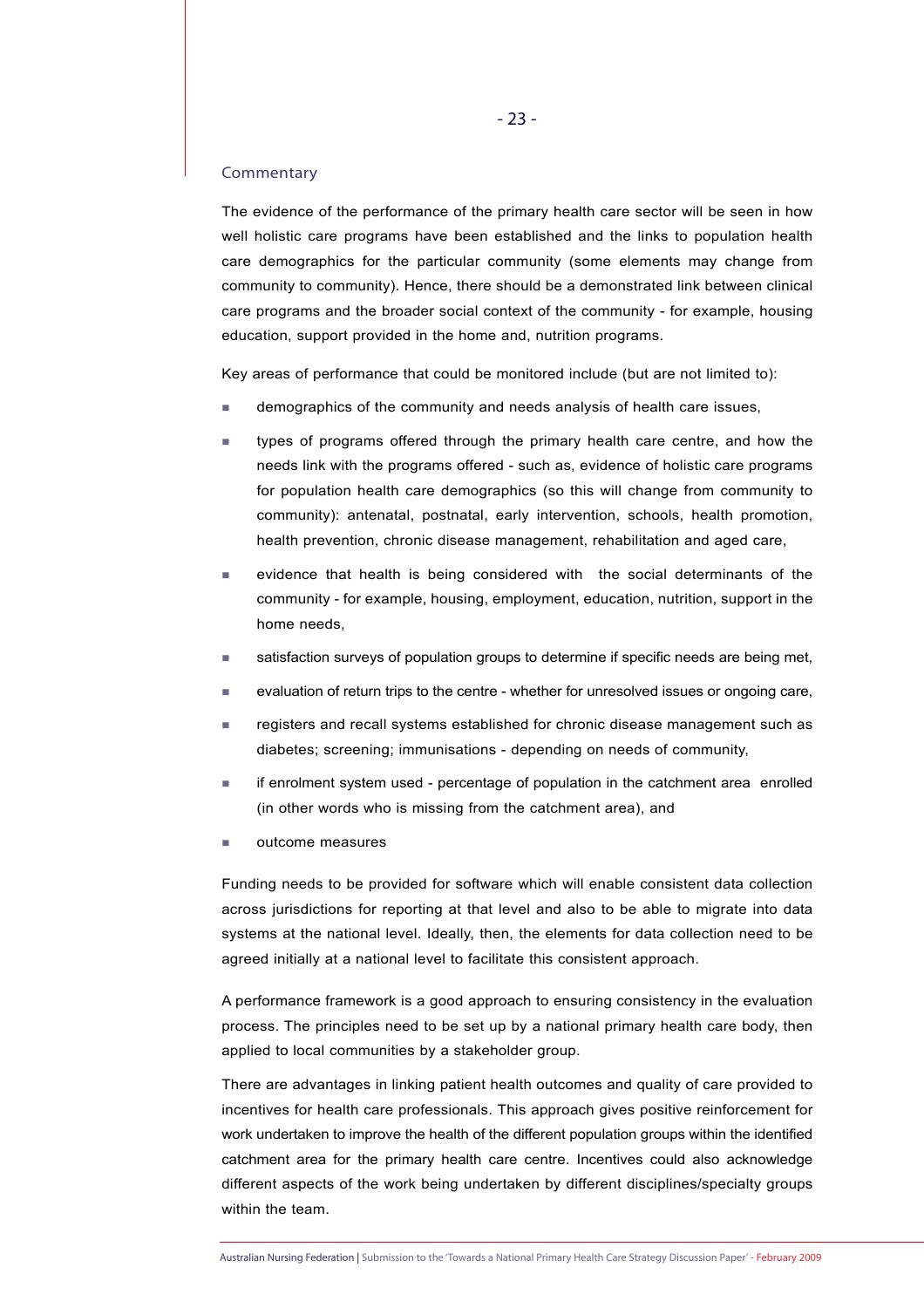It is imperative that there be investment in research to provide evidence on which to develop improved models of primary health care. Research must be designed to obtain evidence both nationally and internationally, that is sensitive to the particular health needs of the population group/community being studied. This recognises the diversity of primary health care needs and the variety of models of care that may be appropriate to different communities or sub-groups of communities.

Funding models need to include time for clinicians of all disciplines to carry a clinical load and have allocated time for research activities - literature searching including systematic reviews; time for collecting and collating data, analysing data, funding for contracting out aspects of work if required, writing up results, publishing, speaking at conferences to disseminate research. There are two aspects to research application which need consideration - either implementing research findings of others for example, the National Institute of Clinical Studies work, or other primary health care centres work, or implementing findings of own research.

Also, funding must be provided for research, education and ongoing continuing professional development of health care professionals. There must be acknowledgement of the equal value of both qualitative and quantitative research in supporting clinical practice.

Funding models need also to include the ability for primary health care centre health professionals to mentor novice researchers coming into the centre. Likewise, funding models should include the facility for consumers of the care of the primary health care centres to participate in research.

#### Recommendations

That there be funding invested in research to:

- **provide evidence on which to develop improved models of primary health care,**
- support nurses, midwives and other health professionals to undertake clinical loads as well as a research load,
- **Provide for research education and ongoing continuing professional development** in research for nurses, midwives and other health care professionals,
- include the ability for primary health care centre health professionals to mentor novice researchers, particularly undergraduate nursing and midwifery students, and
- include the facility for consumers of the care of the primary health care centres to participate in research.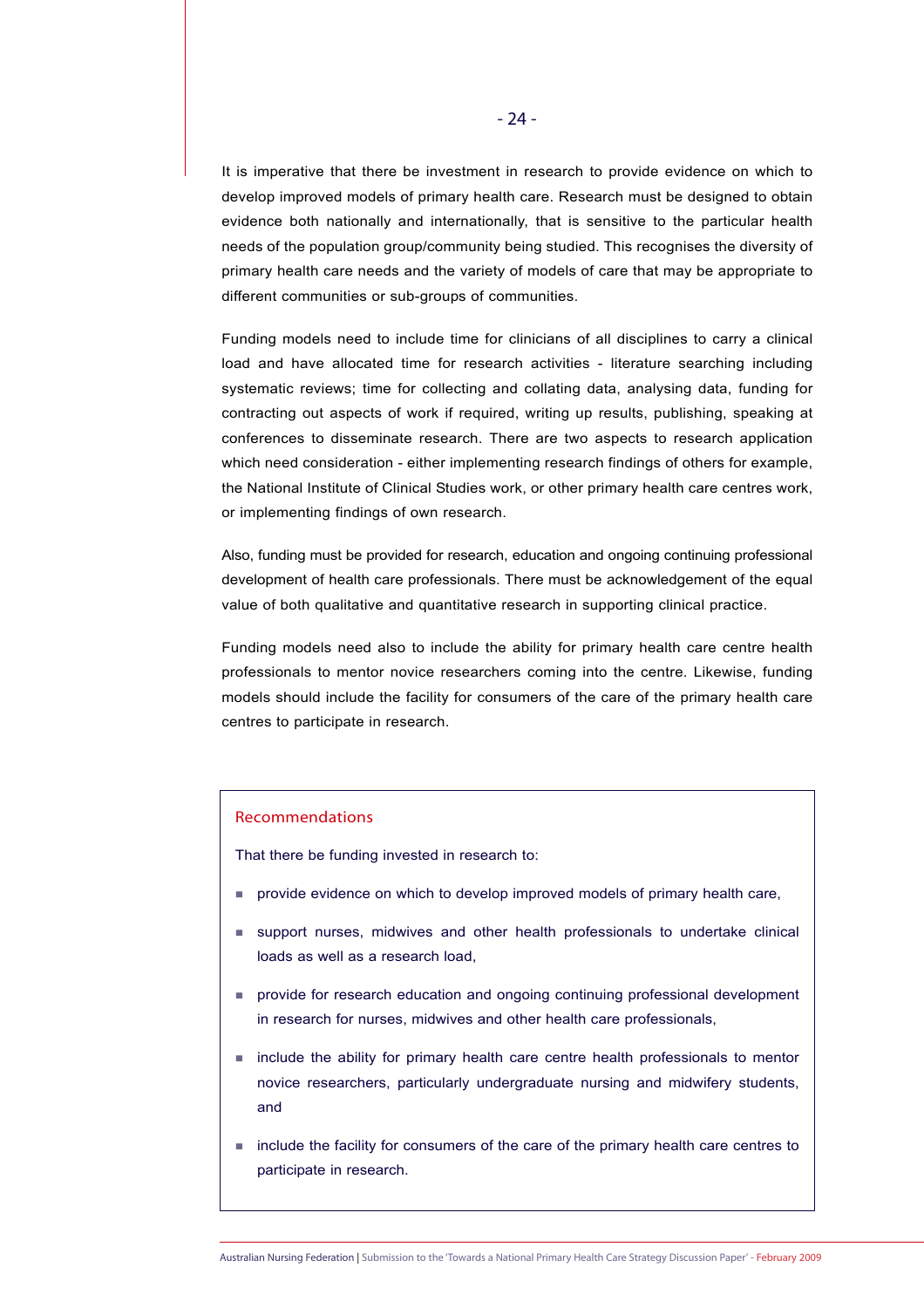3.6 Discussion Paper Objective 6: PHC services arrangements benefit from greater sharing and improved access to health information, clinical knowledge resources and emerging technologies to better support patient-centred care

#### Discussion Paper Questions:

- What is the role for eHealth in supporting the provision of quality primary health care?
- Where should the Government prioritise its actions in relation to implementing eHealth reform?
- How can the various information systems be integrated (eg state health services and General Practice)?

#### **Commentary**

There is a critical role for eHealth - in this era of widespread use of electronic information systems, the use of eHealth is fundamental to primary health care. Health care professionals require access to information in a timely manner and consumers of care need to know that these professionals have access to this information, for example, most recent tests/procedures/consultation remarks so that visits can be conducted efficiently for both parties.

Ehealth means that health care professionals can keep up to date with the latest evidence and the whole gamut of issues presented by clients; consumers of primary health care services can remain informed if they so wish to, or be encouraged to do so. Transfer of information is rapid and timely, with an increased chance of consistency in information when coming from the same/similar source for all parties. Web-based information allows health care professionals to direct clients to particular sites for information, either through use of computers set up in the primary health care facilities or to refer to at home. Individual electronic health records (IEHR) mean that people don't have to rely on their memory each time they visit a health care professional regarding previous history, medicines or treatments. Access to the same information via the IEHR should lead to a significant reduction in gaps which frequently occur now in client treatment. Everyone is able to review the same information and consider what others have decided/ prescribed thereby reducing duplication of tests/medicines ordered, reducing the dollars spent in the health care system and reducing time wastage and inconvenience to clients and their carers.

There are significant benefits if tele-health were to be instituted in an extensive manner in that health care professionals in rural and remote areas could tap into consultations with specialist clinicians - that is, all disciplines in the primary health care centre/field, to greatly assist in clinical care and thus better outcomes for clients.

It is suggested that an approach to prioritising actions by the Government be the implementation of IEHR, building computing capacity in primary health care settings for all health care professionals, and instituting hand held computer capability for field workers.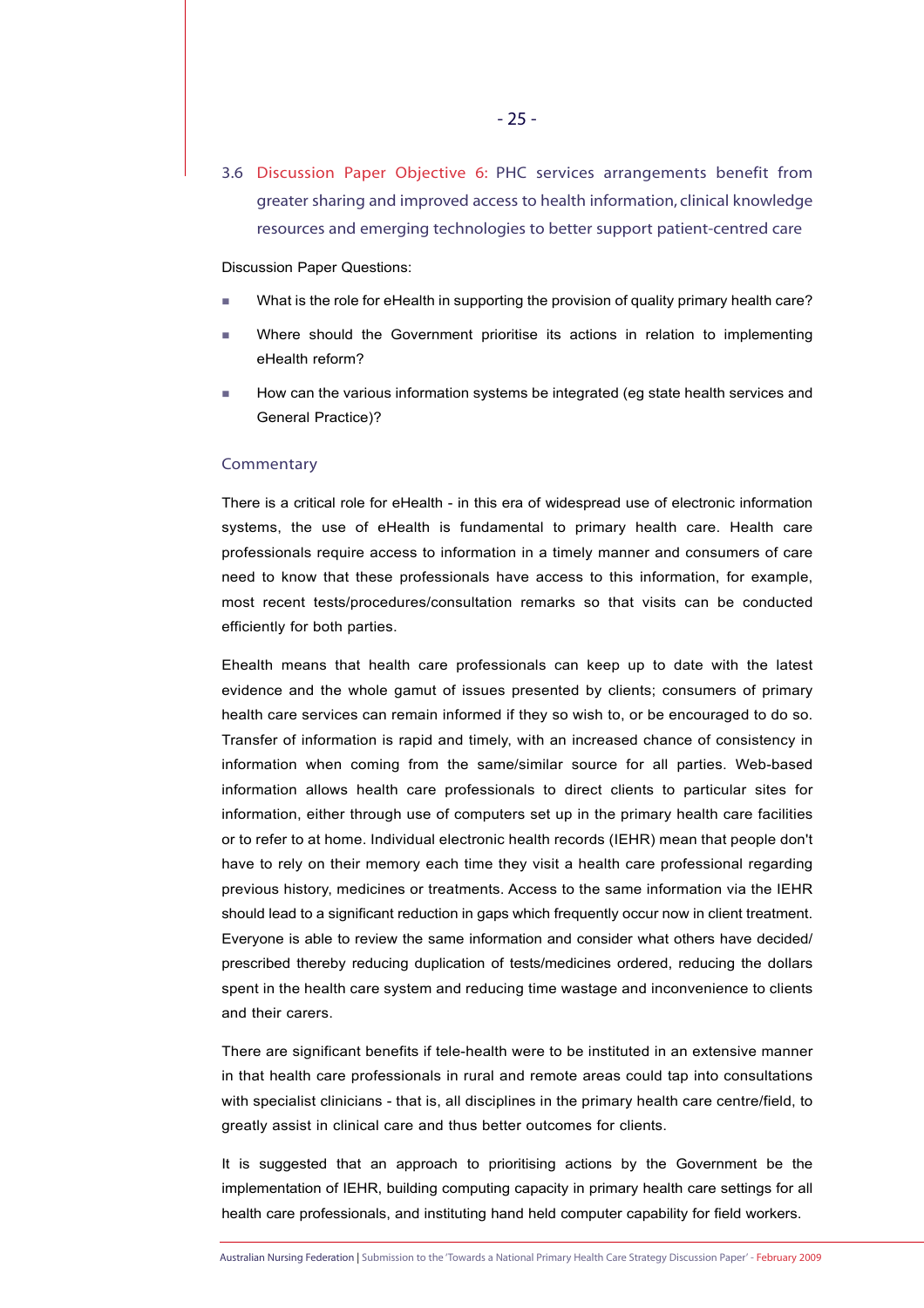It is imperative that primary health care computer capability be fully integrated with tertiary services, to enable timely access to, for example; patient discharge records, tests/treatments and secondary services to gain access to pathology or radiology results, and with local pharmacies for convenient prescribing.

Crucial to the full scale introduction of eHealth systems into primary health care is attention to building computer literacy capacity amongst health care professionals. In July 2007, the ANF released the results of a study of 10,000 nurses in Australia on their use of information technology in the workplace. The study clearly identified that nurses recognise benefits to adopting more information technology in the workplace although there are significant barriers to their use. The study showed that: nurses are frustrated by limitations of access, software that is not always fit for purpose, and lack of opportunities for training; the level of use of information technology is generally low as is confidence, even among those nurses who are users (the aged care sector scored the lowest on all parameters studied); there is evidence that familiarity, use and confidence in use is slightly higher in nurses who have recent tertiary education; nurses believe they are poorly informed about information technology health initiatives and poorly consulted about the implementation; almost two thirds of nurses had not received any formal training in basic software applications and of the 90% of nurses who used computers or other information technology applications, only one third had any formal training. The principal barriers to the use of information technology was seen to be workload, number of computers, inadequate technical support (especially poor in more remote locations) and lack of training. Nurses believed that the full potential of information technology use in the provision of health and aged care would not be realised until the limitations as outlined above are addressed.

We know from this study that there is a gross deficit in the capacity of the nursing and midwifery workforce to engage in the digital processing of information. It is essential for nurses and midwives beginning practice to have basic computer skills and competencies in nursing and midwifery informatics; in particular, they should understand the importance and use of clinical information systems in their practice, as well as have skills in the manipulation of data to support safe and informed practice. It is also necessary for more expert nurses and midwives to engage in these activities at more advanced levels.

Currently, funded research is being undertaken to inform the development of national information technology competency standards for nurses which will be incorporated into all undergraduate courses. Governments and employers should consult with nurses and midwives when planning new information technology initiatives; provide 24 hour technical support; and provide all nurses and midwives with access to the internet at work.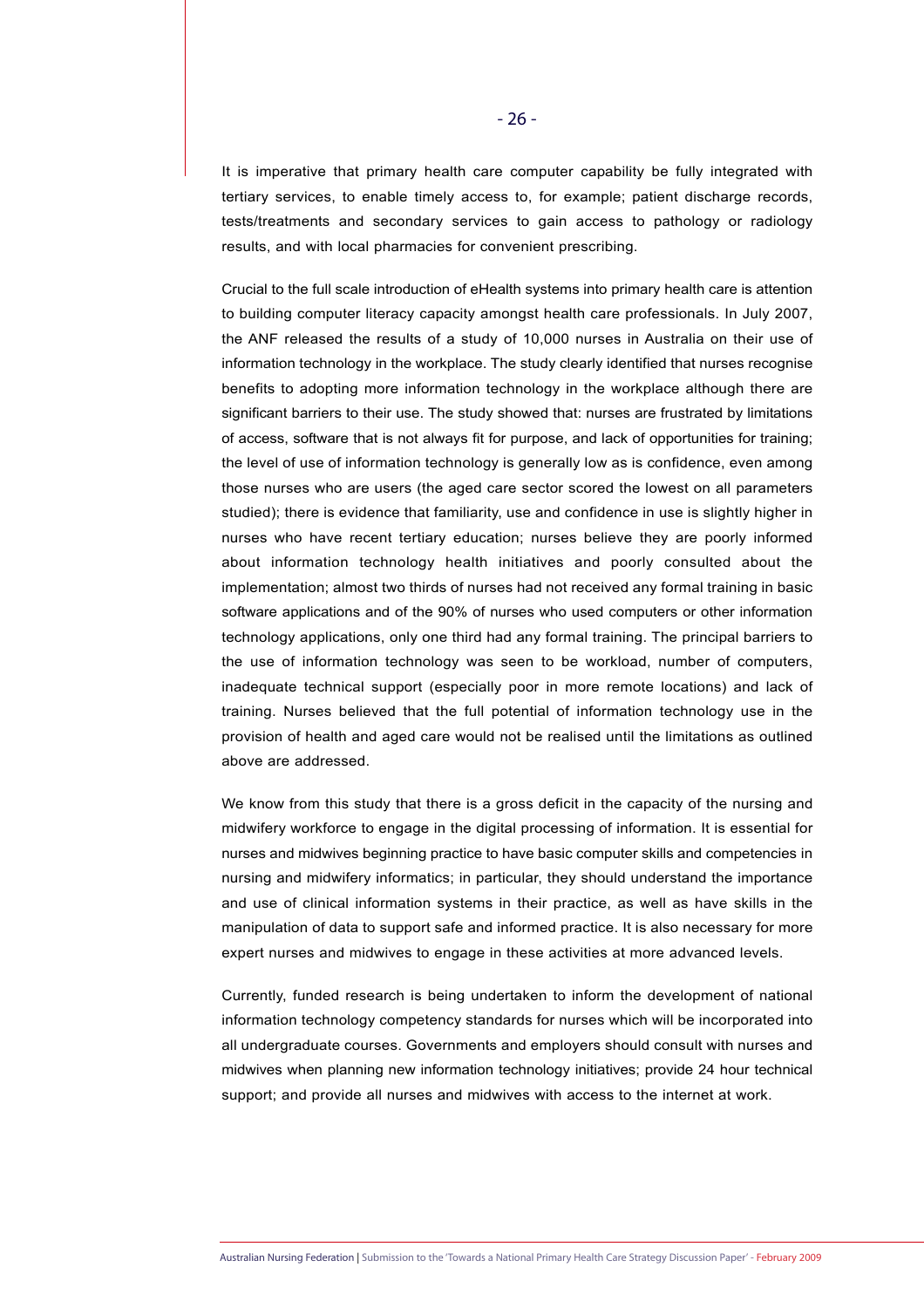# Recommendation

That primary health care computer capability be fully integrated with tertiary services, to enable timely access to, for example, patient discharge records, tests/treatments and secondary services to gain access to pathology or radiology results, and with local pharmacies for convenient prescribing.

3.7 Discussion Paper Objective 7: PHC services in Australia operate with an accountability and governance framework which is responsive to local needs, and is sustainable, flexible and well integrated with other non-health services in local communities

#### Discussion Paper Questions:

- How could planning for primary health care services at the local level be improved?
- What advantages/disadvantages would there be in having a regional organisational structure with responsibilities (ranging from local planning through to service delivery) for primary health care services?
- Who could undertake this role? What changes would be needed to existing organisations (eg Division of GP, Area Health Services) to undertake this?
- What advantages/disadvantages would there be if regional organisations were responsible for purchasing some primary health care service for their communities that is, should they 'hold funding' for health services?
- What mechanisms could be used to improve the accountability of primary health care services being delivered in a locality (in respect to quality of care, reach and equity)?
- How can greater community engagement be supported in primary health care?
- What other approaches could improve planning and service integration at the local level?

#### **Commentary**

Planning for primary health care services at the local level will be improved by involving all stakeholders - health care professionals, managers, community members, voluntary service representatives, local councils. There must be commitment from local communities to sustain the efforts of primary health care programs and to achieve positive health outcomes, and this commitment can only be obtained through their full involvement.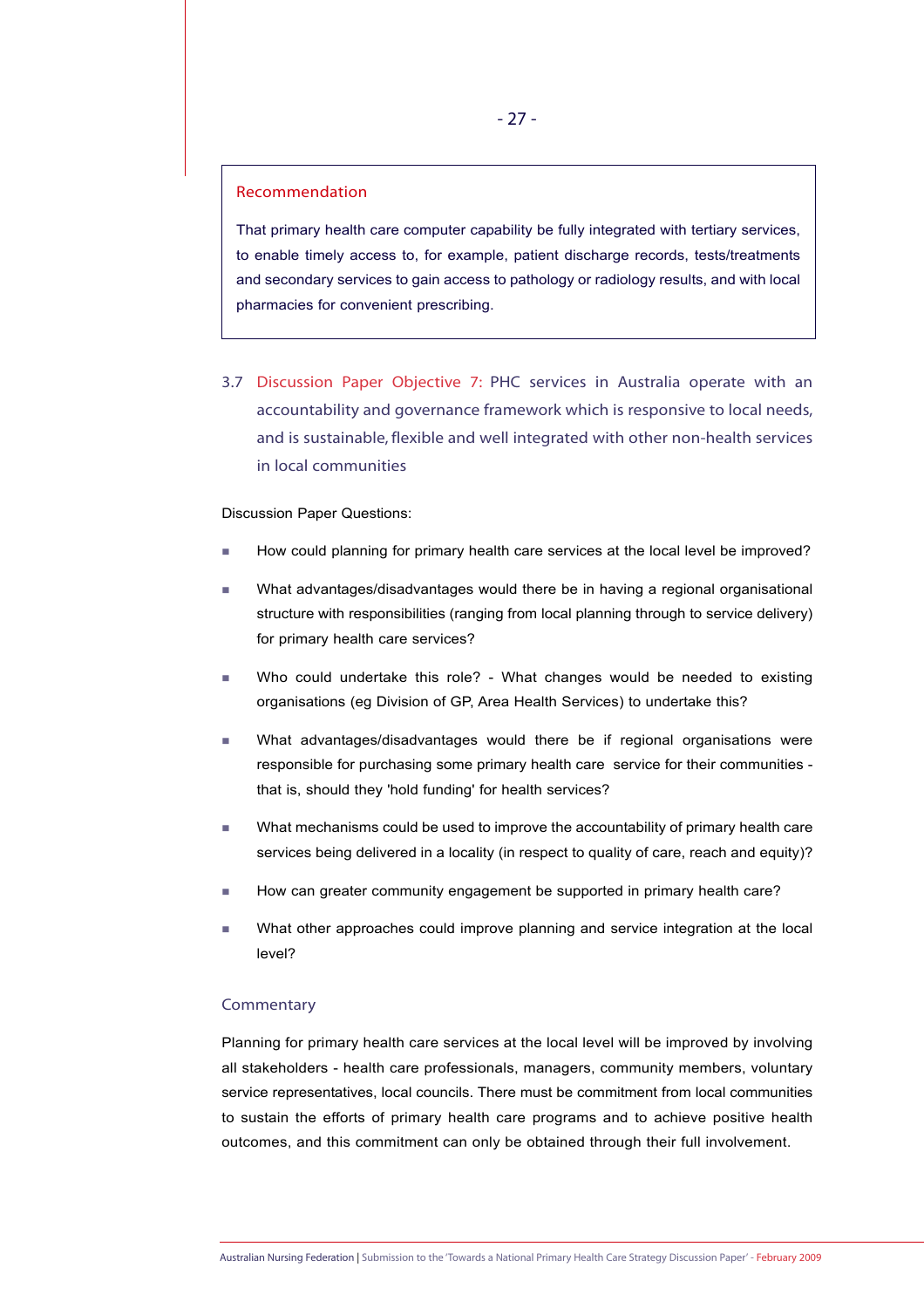The greatest advantage in having a regional organisational structure with responsibilities is that the responsibility level is close to the centre of operation of primary health care services, thus increasing the transparency of accountability to the community.

The disadvantage is the risk of lack of consistency in governance of primary health care services across the country; which produces difficulties in standardising data collection for trend information to guide policy formulation which underpins primary health care services; which leads to a risk of continuation of fragmentation of services across jurisdictions.

While the Division of Primary Health Care notion has merit the ANF cautions against this being an extension of the existing Divisions of General Practice. There is a perceived risk of a strong influence then of general practitioner driven care as opposed to primary health care. In order for the new model to achieve the desired outcomes of primary health care the focus must encompass the broader principles and practice, than the narrower focus of general practice.

3.8 Discussion Paper Objective 8: PHC professionals work in environments which support a team-based approach and a work/life balance, with conditions that attract, support and retain a strong local workforce

#### Discussion Paper Questions:

- **Nhat changes in working arrangements and conditions will better support primary** health care professional?
- How is teamwork facilitated in primary health care services and between them?
- How could the general practice nurse role be developed and enhanced?
- How can newer models of care or newer workforce roles (such as nurse practitioners and physician assistants) better support health professionals to meet demands created by a changing primary health care environment?
- **Are there specific changes needed into those regions or populations where there is** difficulty attracting and retaining staff?
- What funding arrangement could best support team-based care?
- How is it determined who is best placed to lead in multi-disciplinary team arrangements?
- Are other changes needed to current roles and responsibilities (eg for prescribing and referral rights to be extended to non-GPs and specialists?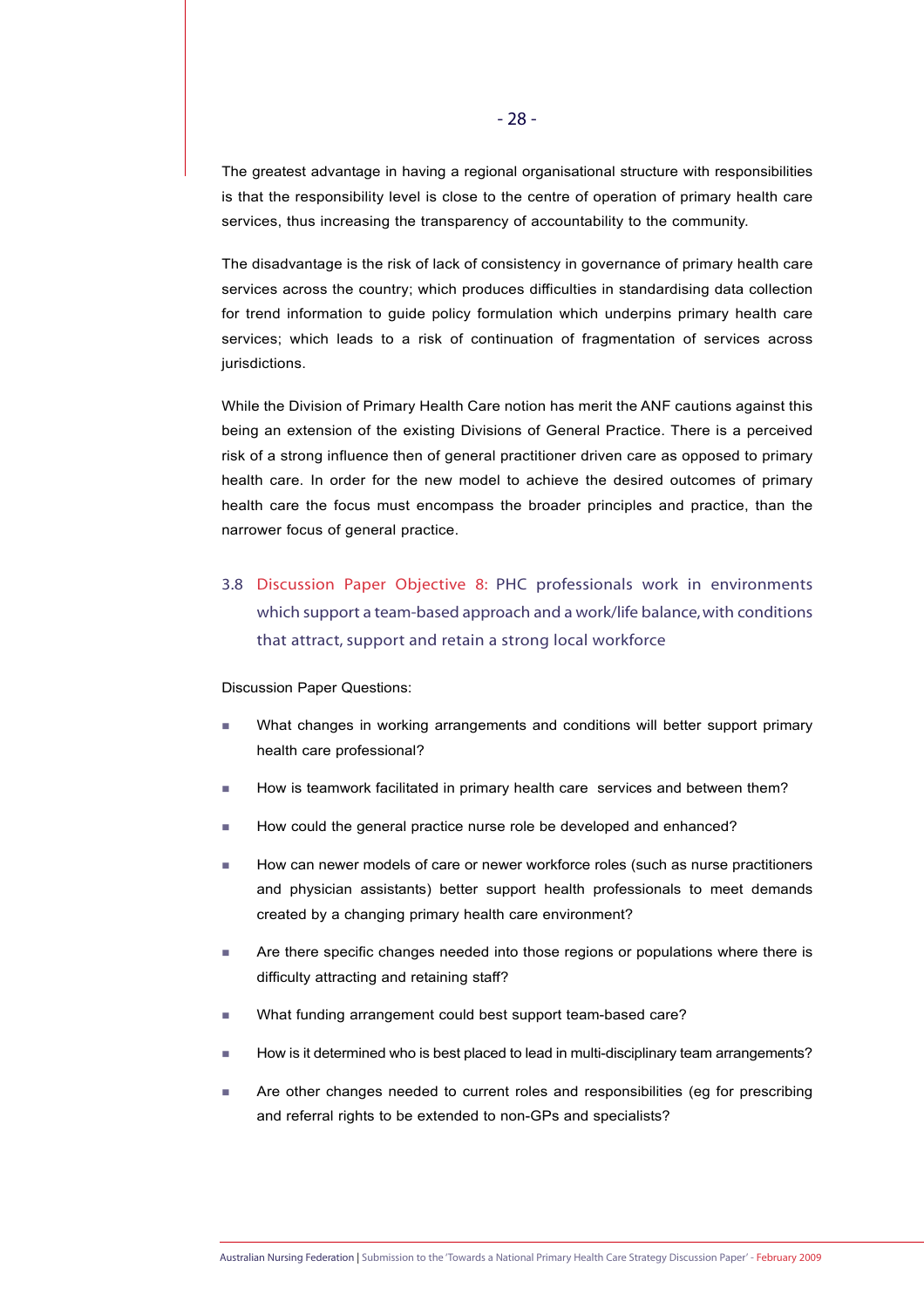#### Commentary

At present general practice nurses can only access certain MBS items under a 'for and on behalf' of model. The ANF calls on the External Reference Group to recommend that this arrangement be removed so that nurses in general practice and in other primary health care environments are able to provide comprehensive care to their patients.

Nurse practitioners should provide care for a designated population group for example, aged care either in the community or in residential aged care facilities or across both areas: manage diabetes, respiratory conditions, and cardiac disease; and cover the whole sphere of care from health promotion/prevention/early intervention issues to acute episodes of care providing triage and referral, to chronic disease management.

Presently it is predominantly only medical practitioners who receive incentives for working in regions or populations where there is difficulty attracting and retaining staff. These measures should be available to health care professionals across the board. This issue is discussed under 3.10.2.

Health professionals are increasingly expected to function in a multidisciplinary environment. The overall concept embedded in multidisciplinary teams is that of an inter-professional, collaborative approach to health service provision.

Future careers in nursing and midwifery are likely to see a continued emphasis on collaboration, and greater recognition of the value and efficacy of care delivered by multidisciplinary teams. For the future primary health care system to provide equitable access to cost effective care that delivers the best possible outcomes, much will depend on the successful establishment of collaborative relationships among all the health professions, and an increased emphasis on the delivery of care by multidisciplinary teams.

The team concept assumes that the problem being addressed is so complex that no one discipline alone possesses the expertise or information to provide all care. In a smoothly functioning multidisciplinary health care team, services are provided by an integrated group of professionals who coordinate health care services across a variety of disciplines. The team members work well together and believe that the combined contribution of the team is greater than any one discipline can provide. Team members from different disciplines work independently, collectively setting goals and sharing resources and responsibilities.41

Organisational psychology research has found that effective health care teams can: reduce hospitalisation and costs; increase effectiveness and innovation; increase wellbeing of team members; deliver higher quality patient care; lower patient mortality; reduce error rates and reduce turnover and sickness absence.<sup>42</sup>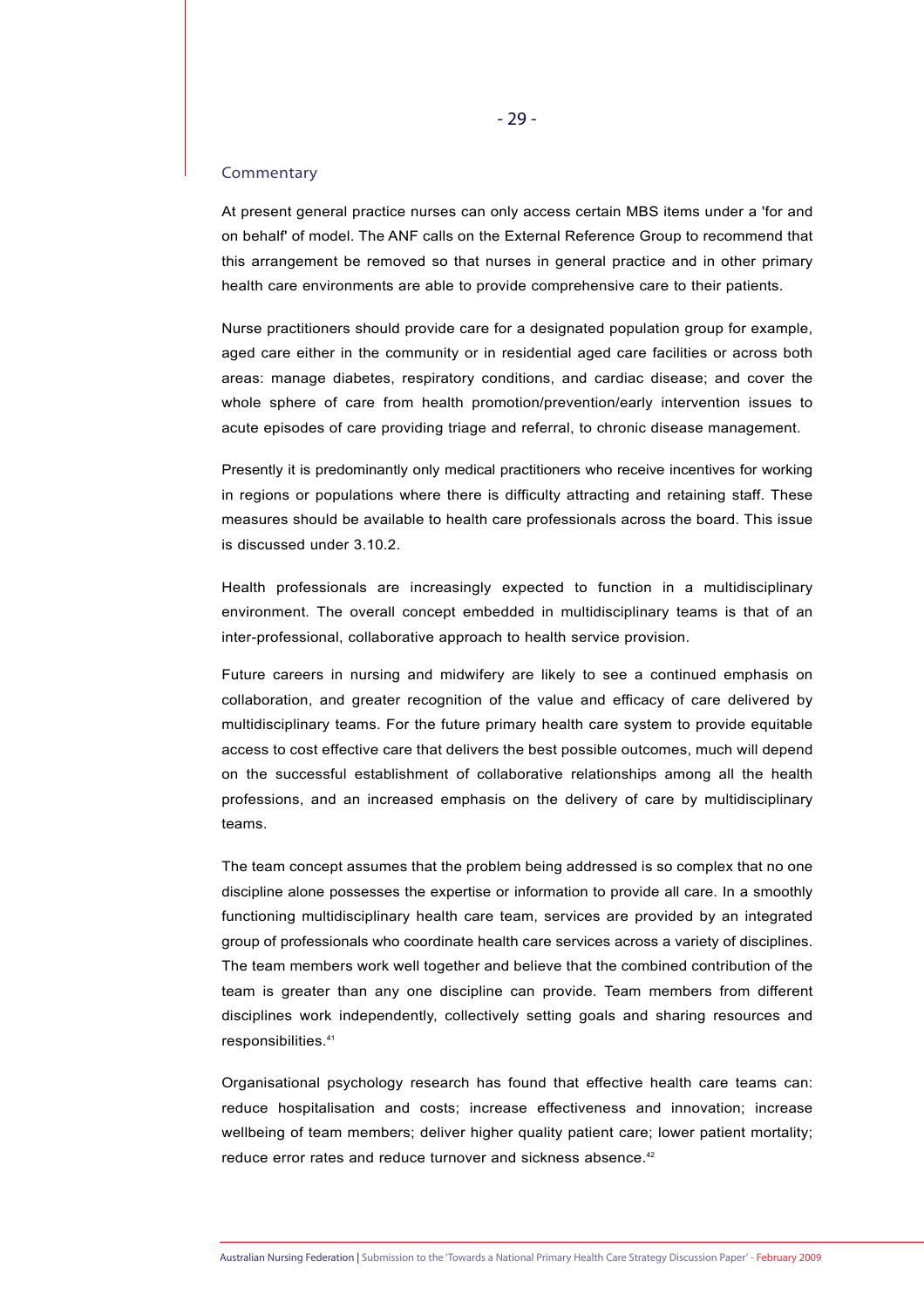To be effective these teams need: shared goals (including a commitment to the best use of team members skills to reduce duplication of services); recognised interdependence including awareness of the skills and knowledge each member has to contribute to the team; clearly defined roles and responsibilities of team members; mutual respect and trust amongst team members; identifiable and approachable team leadership; shared power and decision-making and shared accountability for outcomes; adequate time for team building and communication between members; adequate physical resources; compatible financing arrangements for team members; and clear benefits from participation in teamwork.

The most appropriate health care professional at the time should take the leadership role. This will change depending on the circumstances - it could be the nurse, midwife, medical practitioner, or an allied health professional. In an interdisciplinary team, members work together interdependently to develop goals and a common treatment plan, although they maintain distinct professional responsibility and individual assignments.<sup>43</sup>

Aspects of funding in relation to nurses, midwives and nurse practitioners is dealt with in 3.1 above, regarding necessary changes to legislation to enable access to PBS and MBS. For there to be effective team work in the primary health care sector the ANF contends that prescribing rights must be opened up to non-medical health care professionals. Another area of restriction which must be given attention by the External Reference Group is to remove the current 'for and on behalf of' policy governing some MBS items. The result of this policy is that nurses, midwives and nurse practitioners are hampered in their ability to provide comprehensive care and this significantly reduces the efficiency of primary health care delivery.

# Recommendations

That additional funding is provided to universities to ensure undergraduate nursing and midwifery courses:

- move to an interdisciplinary model of education,
- include primary health care in the curriculum, and
- facilitate multidisciplinary models of practice.

That for there to be effective team work in the primary health care sector the following changes be made to policies and legislation governing the Medical Benefits Schedule (MBS) and PBS to allow:

- prescribing rights for appropriately qualified nurses and midwives, and
- the removal of the current 'for and on behalf of' restriction for nurses and midwives in the MBS.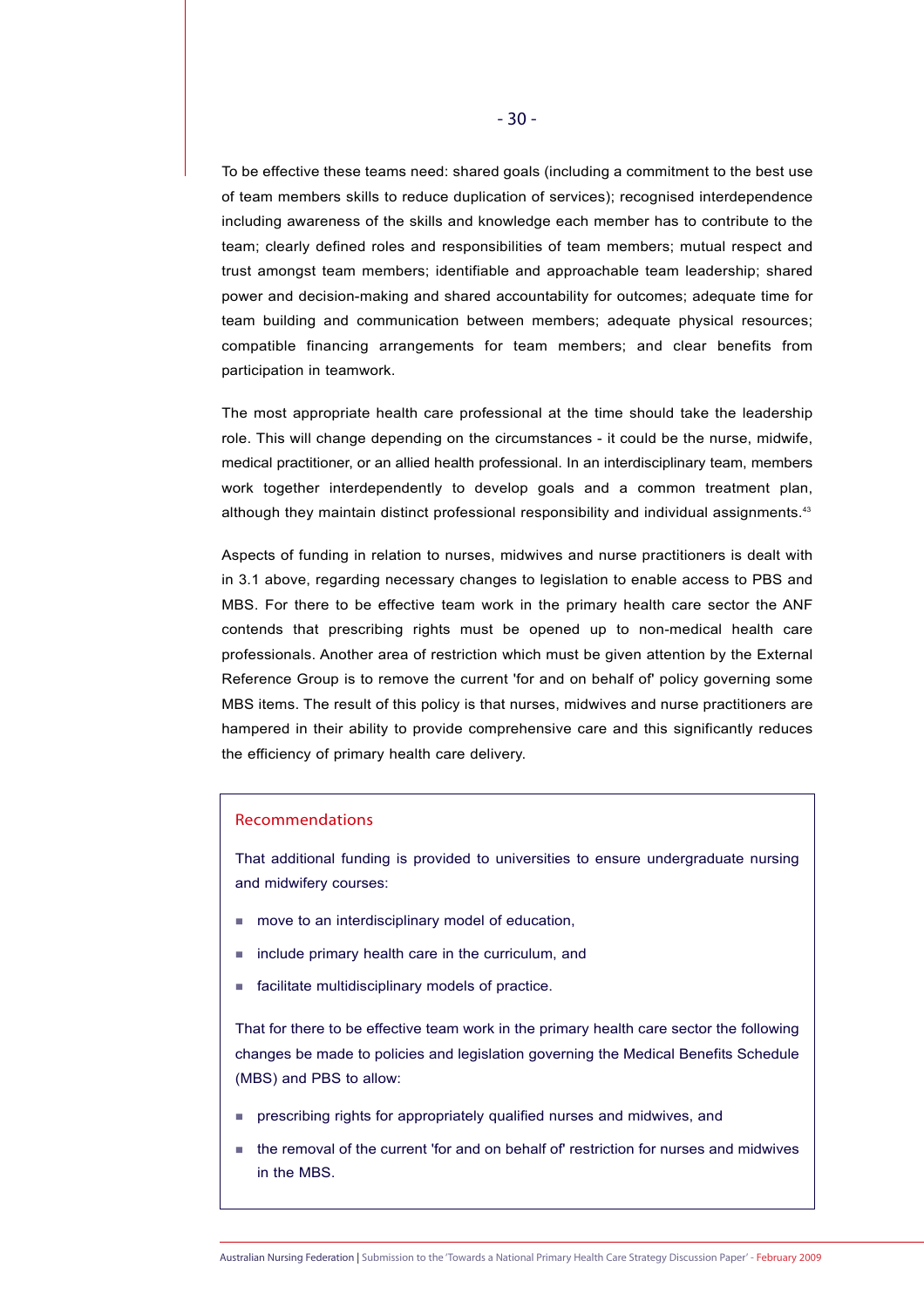3.9 Discussion Paper Objective 9: The current and future PHC workforce is provided with high quality education (undergraduate, postgraduate and vocational) and clinical training opportunities that support interdisciplinary learning

Discussion Paper Questions:

- What improvements are needed to primary health care education and training? For example:
	- How can innovative vertically and horizontally integrated teaching models in primary health care be encouraged?
	- How can the role of teaching be better supported in a sustainable way?
	- $\blacksquare$  How could inter-disciplinary learning be better supported and provided in a more sustainable way?
	- Is there a greater role for competency-based education?
	- What incentives could be offered to trainees to make settling in high needs/work force shortage communities more attractive?

# **Commentary**

With regard to interdisciplinary learning, health care professionals need to be better supported to undertake learning across disciplines within the educational environment. One element of this is to support the nursing and midwifery professions in their effort not to allow undergraduate programs of nursing or midwifery to be conducted outside the university sector. Other health care disciplines with whom nurses interact in their daily practice are educated within the university sector and the nursing and midwifery professions must not be marginalised from mainstream health care professional education.

The nursing and midwifery professions already have competency-based education embedded in undergraduate programs. Advanced practice competencies are embedded in specialty program education at post graduate level. These competencies provide a framework and a measure for ensuring that nurses and midwives undertake safe, competent practice, across the range of health care environments, including primary health care.

While the ANF welcomes the existing Australian Government funded scholarships, the number of available undergraduate and postgraduate scholarships is insufficient to have any significant impact on meeting the rural and remote nursing and midwifery workforce demands, the mental health nursing workforce, and nurse practitioner position requirements.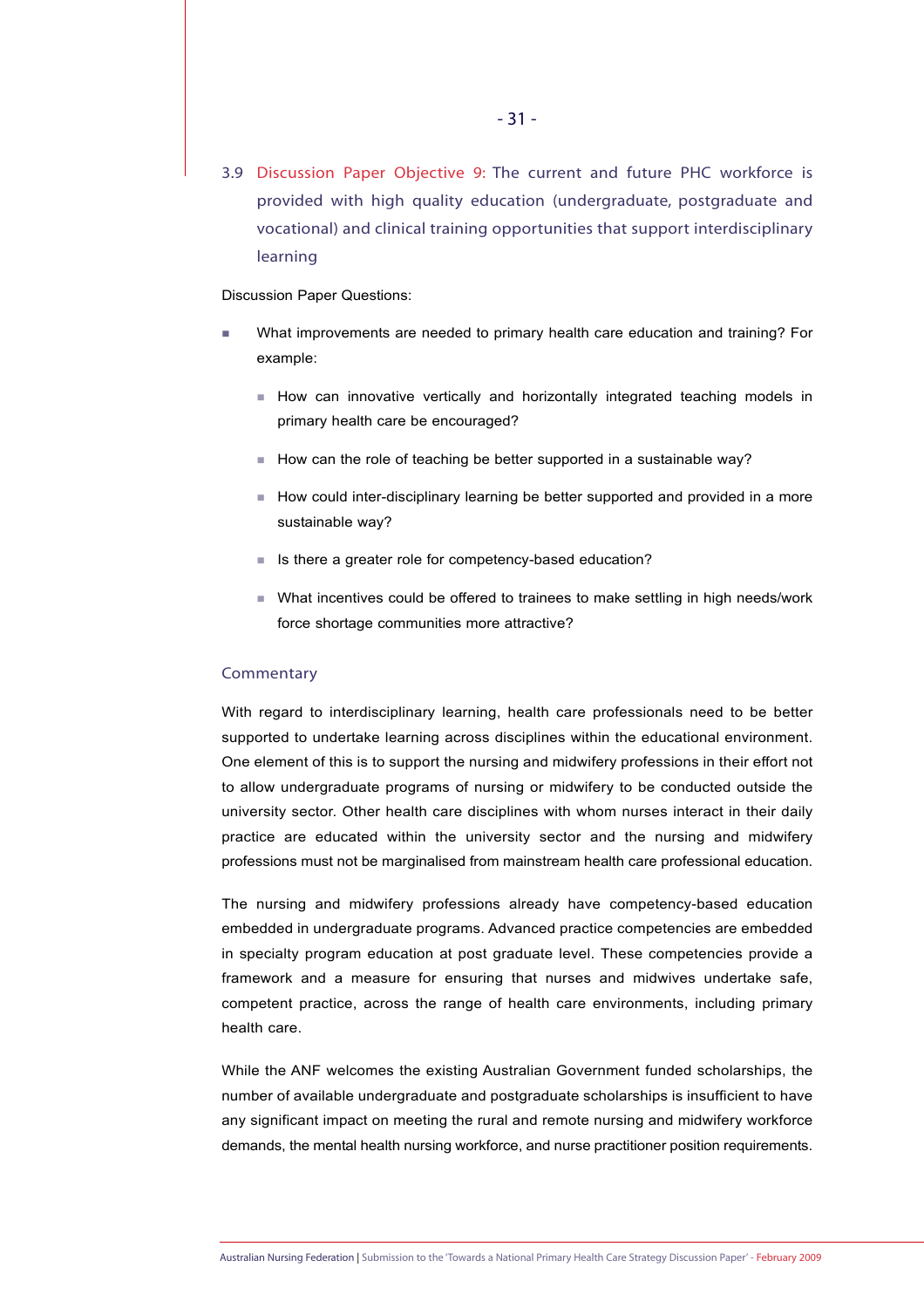There are many more eligible applications from practising nurses and midwives seeking access to financial support for ongoing professional development and additional postgraduate qualifications than available funding.

Another issue with scholarships is that funds are distributed across a range of applicants; therefore an applicant may only receive a component of the full cost of undertaking an educational activity. The remaining cost has to be contributed by other means, including personal means, which impacts on the ability of many nurses and midwives to take up the scholarship at all.

There are ongoing difficulties for rural and remote area nurses and midwives in accessing ongoing education and professional development. The ability of nurses to attend educational events relates directly to the availability of appropriately qualified and readily available relief staff, as well as obtaining leave from their workplace.

Additional challenges to attend educational events include the distance to be travelled, inflexible learning environments, and unrealistic expectations relating to clinical practice and learning opportunities. Many nurses and midwives use valuable long service leave and holiday entitlements to attend courses. These issues continue to provide barriers for ongoing education.

Without sufficient scholarship funds to increase the number of nurses and midwives in remote and rural areas, and to cover the real costs associated with learning activities, whether for undergraduate education or for ongoing professional development, there is limited opportunity for nurses and midwives practising in rural and remote areas to obtain education.

Clinical placement funding and places need to be made available in primary health care settings for undergraduate health care professionals. Apart from the facility for medical students to undertake clinical placements in general practice, and for some nursing students to be placed in community health centres, there are generally too few opportunities for other health care professional students to be involved in primary health care settings across the broad range of areas in which this is practiced.

There are shortages in the numbers of available clinical placements for students in rural and remote areas and a lack of experienced staff who can supervise students. Students may be required to fund their own access to, and accommodation for the clinical placement, limiting access for those from other areas who may be interested in undertaking clinical placements in rural and remote areas.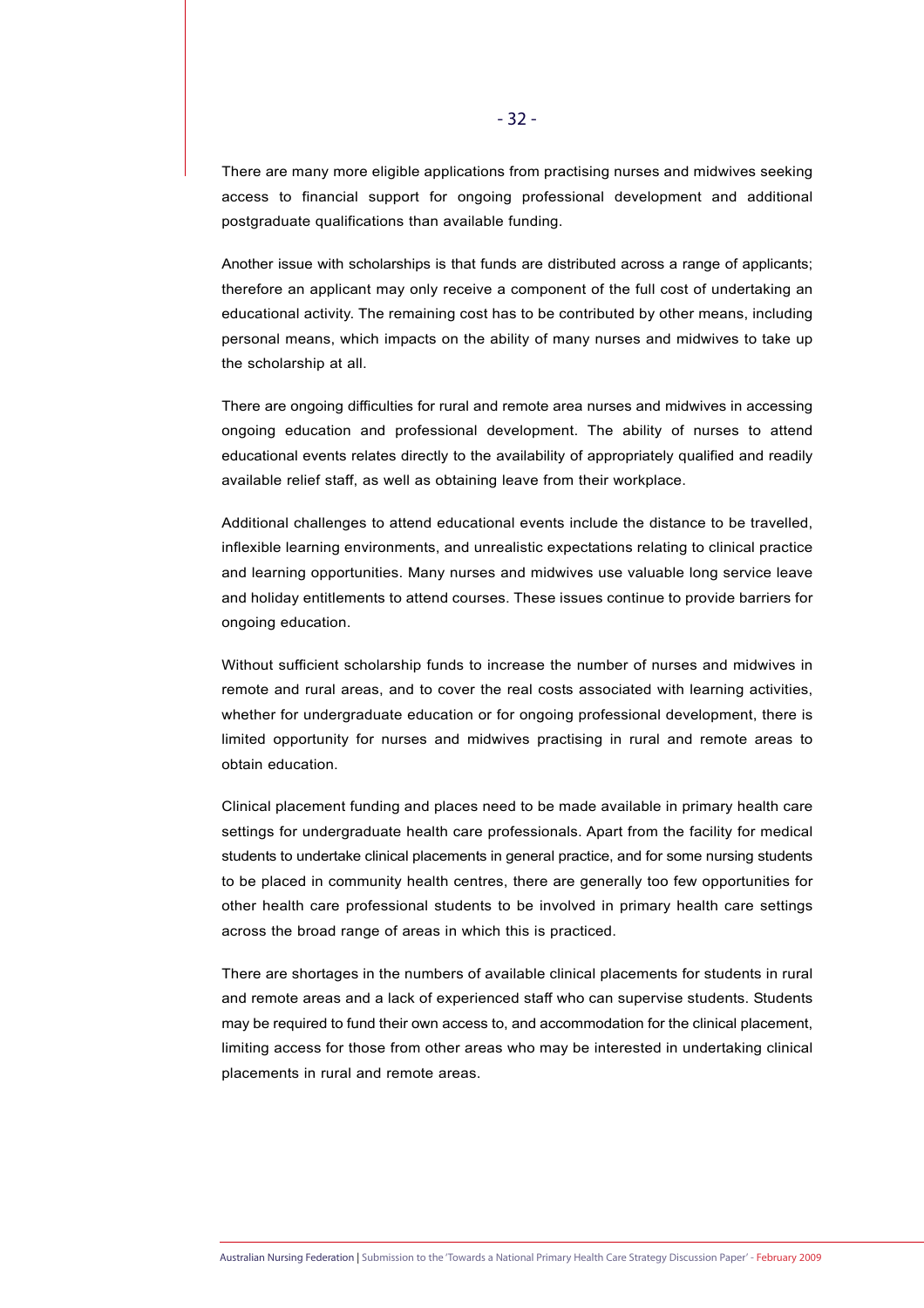# Recommendations

That clinical placements for undergraduate nurses, midwives and other health care professionals be made available and funded across the full range of primary health care settings.

That increased numbers of Australian Government funded scholarships be made available for undergraduate and postgraduate nursing and midwifery students, and in particular, numbers of scholarships for nurse practitioners in primary health care settings.

3.10 Discussion Paper Objective 10:Discussion Paper Objective 10: All Australians have a primary health care system which is efficient, including making the best use of the available workforce, and is cost effective, fiscally sustainable for governments and affordable for individuals and families

Discussion Paper Questions:

- **Are there other funding models for primary health care that need to be considered?**
- How can we ensure that primary health care expenditure is sustainable?
- Should a new mechanism(s) be implemented to consider whether proposed new primary health care interventions should be subsidised?
- What should be an appropriate mix of public and private funding for primary health care?

#### **Commentary**

The current systems for health funding in Australia create serious barriers to effective health promotion and chronic disease management, and limit effectiveness in terms of equity, access and value for money in primary health care. In most instances, the community does not have much input or control in relation to health strategies that directly affect them. The models of promotion, prevention, care and treatment are not always based on the best available evidence. This leads to discrepancies in their efficiency and cost effectiveness; and the current modalities don't necessarily provide for positive outcomes for people and their communities; and sustainable, replicable service delivery remains a challenge.<sup>44</sup>

The ANF strongly supports funding models which provide for positive health outcomes for communities through sound health policy designed to meet population needs.

Funding for services, programs, care and treatment must be based on the population health needs of the community and be designed to promote the goals of primary health care enabling the promotion of health, maintenance of health, continuity of care and the involvement of a range of health care professionals in the care. This model allows for a person to be seen by the right health professional for their needs, in an appropriate place at the right time - that is, a needs driven funding model, not one driven by a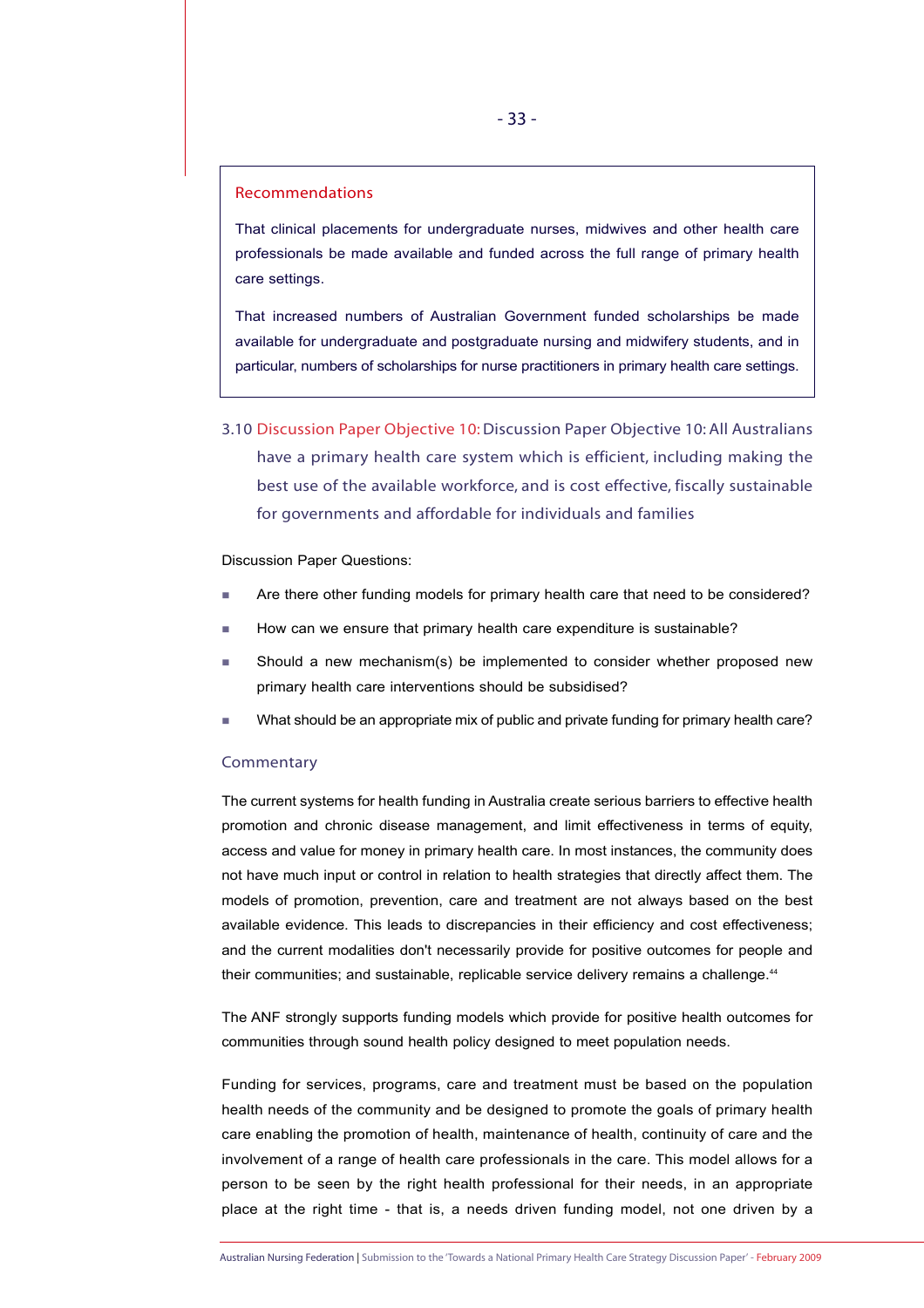particular health care professional. This requires investment to create supportive environments and policies that promote and protect our health and prevent disease and injury in order to maximise people's potential to achieve optimal health.<sup>45</sup>

The ANF reiterates that the key to providing better access for the community to primary health care services is the development of funding models in which the funding follows the person and not the provider/hospital, as in the current fee for service model.

Nurses and midwives and other health professionals should have direct access to funding to cover all aspects of their primary health care practice without the process being 'for and on behalf of a third party.

# 3.10.1 Models of care

There are many examples across the country of models of care which could be replicated on a broader scale to effect efficiencies both by utilising the most appropriate health care professionals, and by engaging with the community to ascertain the most appropriate solution to health or aged care needs.

Two models which the ANF supports and wants to highlight, are demonstrated exemplars of models of care that utilise the available workforce to provide comprehensive primary health care services in rural communities. These are outlined below for the benefit of the External Reference Group. The following examples fit well with the international Treaty of Alma Ata definition of primary health care which places health in the broader social context. The ANF believes this treaty is the essence of primary health care that we should be aspiring to in Australia.

#### Walwa Bush Nursing Centre in Victoria

Following the failure of their no-for-profit community Bush Nursing Hospital when funding ceased, the Walwa community rallied to establish a Bush Nursing Centre. It is built around a small health care workforce which includes a nurse practitioner, Sandi Grieve, and four nursing colleagues who together conduct a nurse-run emergency facility, and a General Practitioner, Dr Dave Hunt. The major features of the Centre are a community centre, used for training, meetings and functions; a gym for public use and nurse-run programs; a community vegetable garden; nursing and management offices that coordinate various allied health services, community services and health education programs; and nurses accommodation (a nurse stays overnight for on-call emergency work). Importantly the Centre is like a hub within the community in that the nurses go out into the community to visit elderly people, and the primary school children come into the Centre to learn healthy cooking and exercise, as well as using the facility for concerts. Initially the community raised funds towards the Centres establishment. Now, while funding is from state and federal government, the whole community works to ensure that existing programs and new initiatives are aimed at sustaining the Bush Nursing Centre, the medical practice and the community.<sup>46</sup>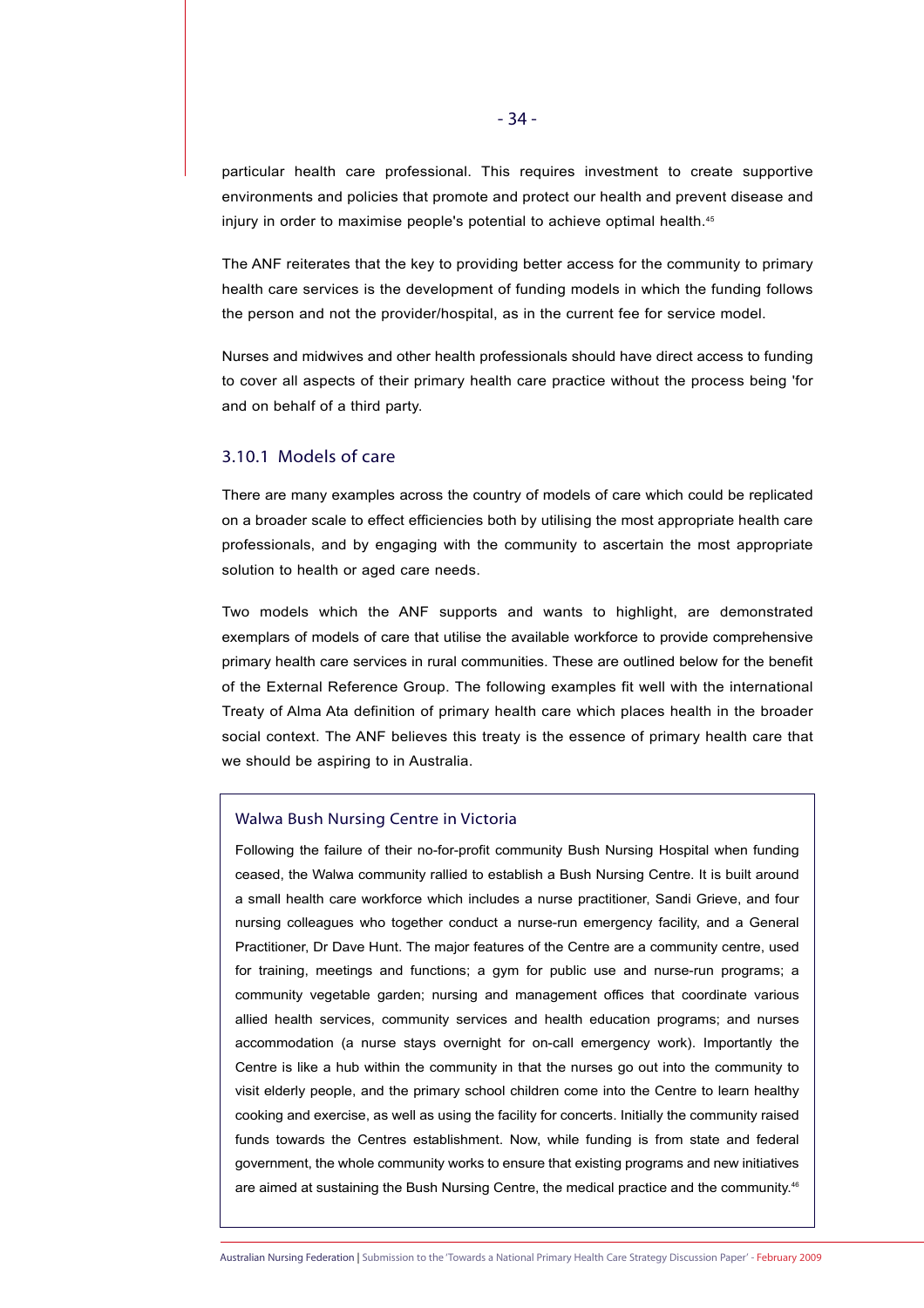The ANF maintains that this is a good model and that there should be funding from the government for more dedicated nurse practitioner positions to encourage the replication of this nurse practitioner-led model in other small communities.

#### Port Macquarie Aged Care in NSW

The following story was reported in the Australian Nursing Journal, Dec 08/Jan09 edition:<sup>47</sup>

The far north coast of New South Wales has one of the highest concentrations of older Australians, with a quarter of the population of Port Macquarie aged over 65 years.

It's here that Debbie Deasey works as a transitional (trainee) nurse practitioner treating the elderly in their homes and residential aged care facilities and keeping them away from the Emergency Department at Port Macquarie Base Hospital

Working from the hospital and with the help of her "very supportive" GP mentors, Debbie assesses and, where necessary, prescribes medication, which is then authorised through the GPs (this will change next year when she becomes an authorised NP).

"So if someone's aged over 70 and can't access their GP, I'll go out and help treat them for a variety of things, including pneumonia, infections, delirium or checking catheters."

A local girl who started as a hospital cleaner around 16 years ago, Debbie completed her registered nurse education before undertaking a Masters in Gerontology. She began work as a transitional aged care nurse practitioner in October 2007, and loves the choice it gives the elderly.

"The patient is safe, the staff are happy and it prevents an ambulance trip and an emergency presentation." The other patient benefit is a next day review of the treatment and the extra time Debbie can take as a nurse practitioner. "They like that one-on-one service they can ask questions and I'm not as rushed as a GP."

"I'm also looking at the patients from a nursing perspective, so I take into account the family, the environment, medications and the education I can provide," she says.

"It also empowers the residential facilities by enabling them to get a nurse practitioner in straight away to take care of something simple like dehydration." Debbie would love to see more nurse practitioners working in aged care within residential facilities and in the community. But she says easing up the restrictions on PBS and MBS benefits access is crucial to this expansion.

\* The NSW Department of Health has estimated Debbie's work has saved the hospital \$1.5 million in hospital admissions for over 65s.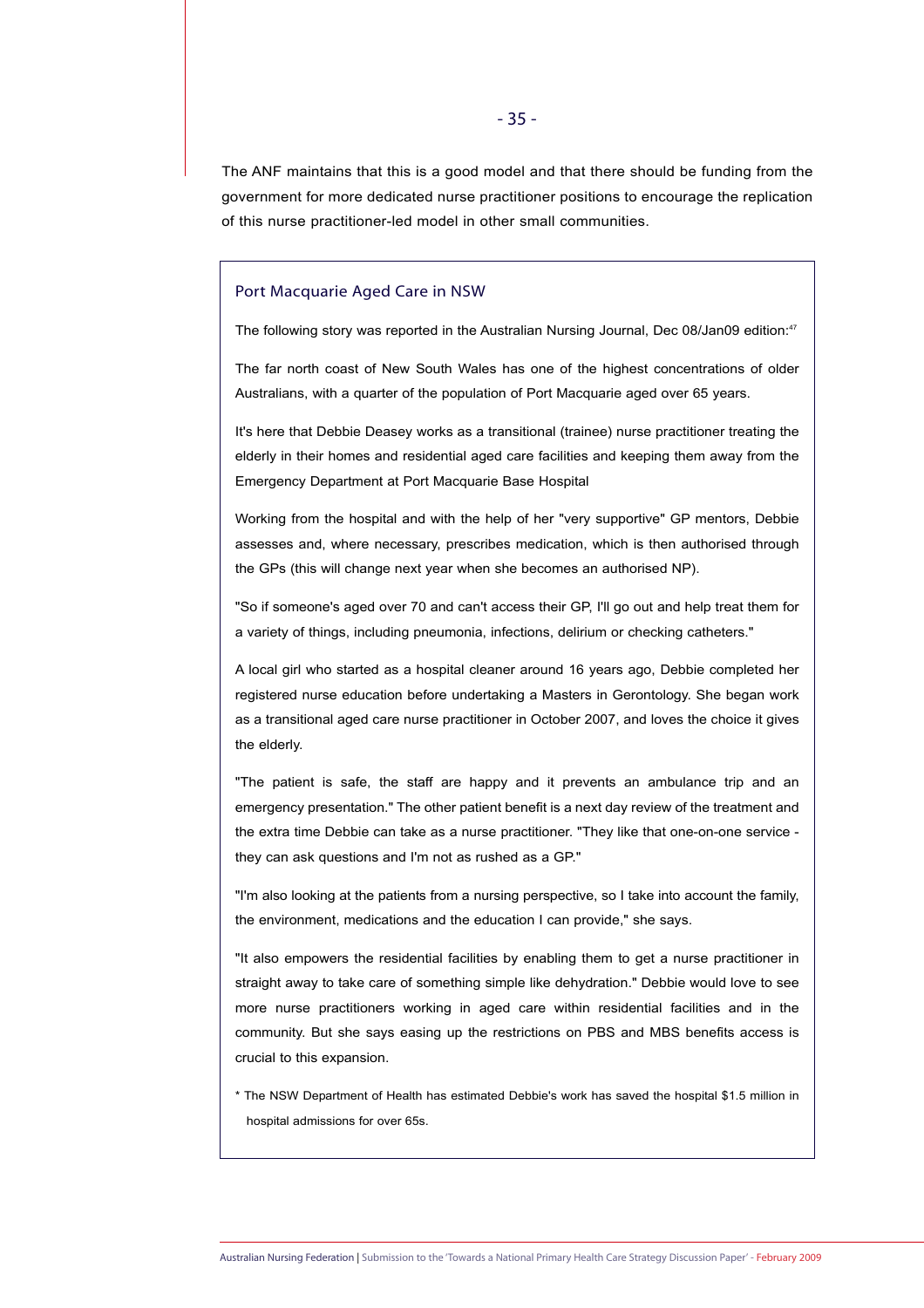# 3.10.2 Funding incentives

Action is needed to ensure that the incentives available to rural and remote health professionals are equitable across the professions, in order to recruit and retain health care professionals. In many rural and remote settings, small numbers of people from a range of health professions work together in teams. Any inequity in the range of incentives that is available to each of the professions undermines the collaborative nature of multidisciplinary team work and should be reduced or eliminated where possible.

At present, there are significant inequities in the incentives available to nurses and midwives in rural and remote areas compared to those available to medical professionals. For example, many incentives are available for medical students to encourage them to consider a career in rural and remote health but few are available for rural and remote nurses and midwives. Given that rural origin is an important predictor of rural practice, more effort should be made to encourage rural students to consider a nursing or midwifery career and for those interested in a rural health career to have the opportunity to undertake rural clinical placements.

Other examples of inequitable incentives include the financial incentives available to doctors through the Rural Retention Program; support networks available to the families of rural and remote GPs through the Rural Medical Family Network; and funds available for training and locum relief. Facilitating leave for holidays, professional development, and other purposes for nurses and midwives requires the availability of adequate replacement staff. Many nurses and midwives report difficulty in accessing appropriate replacement staff, which affects their ability to take necessary and accumulated leave.

A comprehensive and consistent approach to education and professional development of nurses and midwives is vital to ensure the community receives care that it is competent and evidence based.

# Recommendations

That incentives available to rural and remote health professionals are equitable across the professions, in order to recruit and retain health care professionals.

That there be an increase in funding for designated positions for nurse practitioners in primary health settings and especially in small rural and remote communities.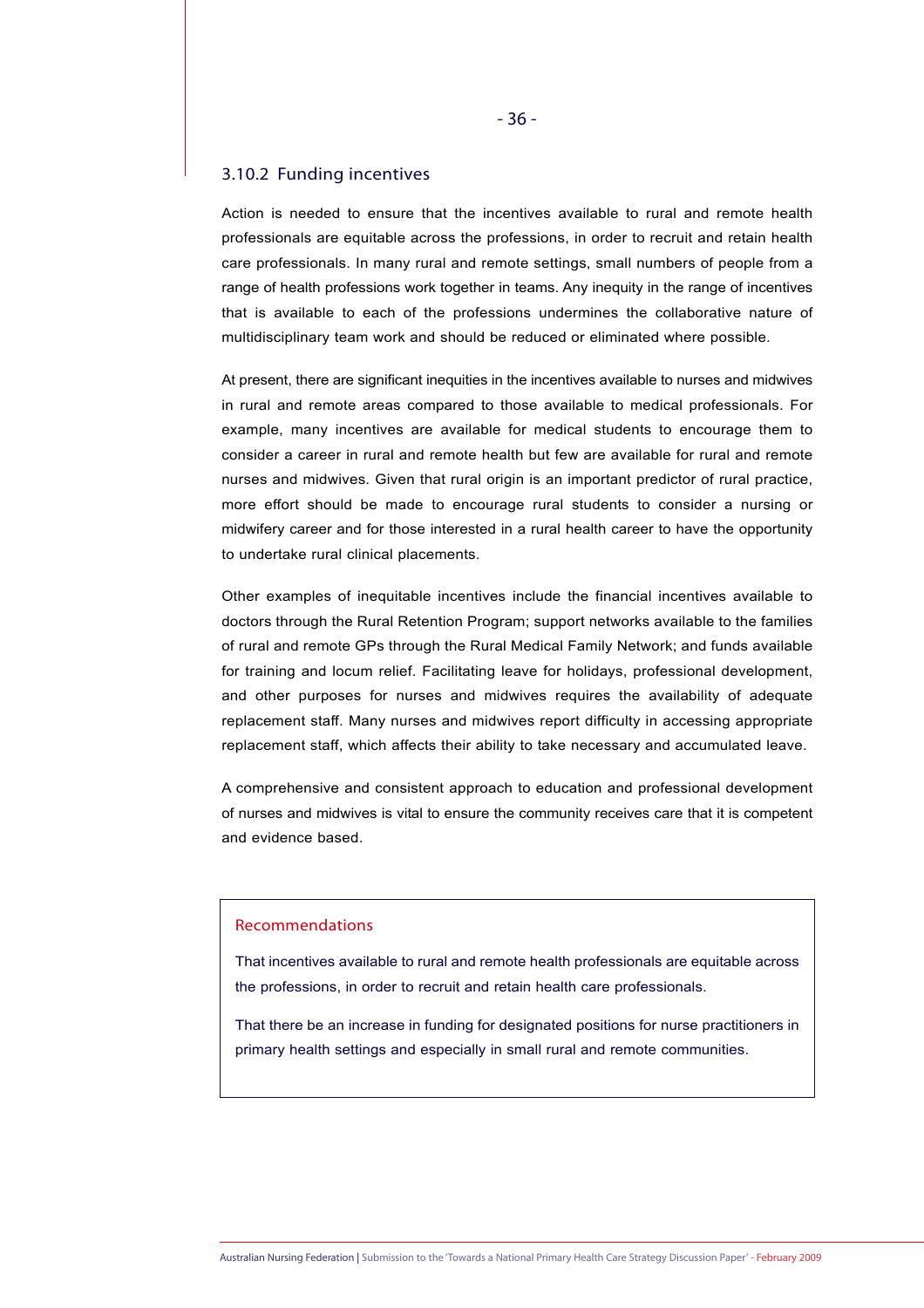# 4. Conclusion

The ANF is firmly of the view that a well structured and well resourced primary health care sector should be central to this country's health care system. In keeping with the 1978 international Treaty of Alma Ata primary health care aspects of a person's health must be considered within the broader social context of that person. This is the essence of the primary health care system that we should be aspiring to, delivered by a range of health care professionals working as a team.

As highlighted in this paper the aspects of an effective primary health care system are that it is: accessible to all communities, culturally appropriate, involves community participation, is adequately funded to support the services needed to be delivered to meet the communities' health and aged care needs and to support the educational and ongoing professional development requirements of the health care professional team.

Success and sustainability of the primary health care sector will be measured in terms of engagement and capacity building of both staff and communities, evidence of ownership by communities, and ability to demonstrate that both health care professionals and the community have access to the education and information required to effect positive outcomes of health and aged care.

The ANF offers the foregoing commentary in response to the discussion paper *Towards A National Primary Health Care Strategy*, to assist the External Reference Group in its deliberations for enhancing the primary health care sector for all Australians.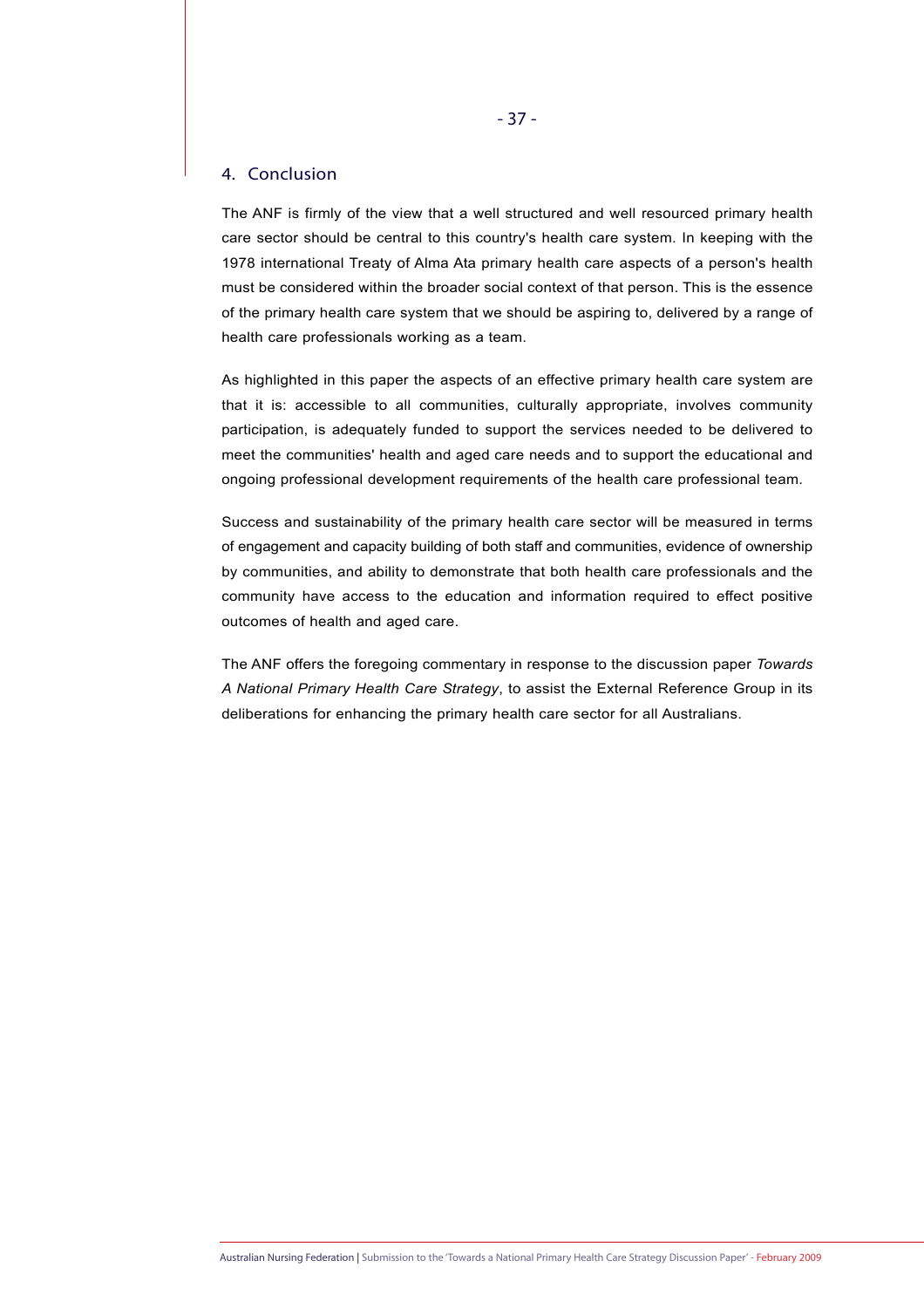#### 5. References

- 1. International Conference on Primary Health Care, Alma Ata, USSR, 6-12 September 1978. *The Declaration of Alma-Ata.* Available at: http://www.euro.who.int/About WHO/Policy/20010827\_1. Accessed 16 February 2009.
- 2. Australian Institute of Health and Welfare. *Australia's Health 2008.* Canberra: AIHW, 2006. p 445
- 3. International Council of Nurses, *Definition of Nursing*. Available at: www.icn.ch/abouticn.htm. Accessed 13 February 2009.
- 4. Australian Nursing and Midwifery Council, *Code of Ethics for Nurses in Australia*, 2008.
- 5. Ibid
- 6. Ibid
- 7. Australian Nursing and Midwifery Council, *Code of Ethics for Midwives in Australia*, 2008.
- 8. Australian Nursing Federation, Position statement *Primary Health Care*. 2006 Available at: www.anf.org.au. Accessed 13 February 2009.
- 9. Ibid
- 10. International Conference on Primary Health Care, Alma Ata, USSR. Loc cit
- 11. Nursing and Midwifery in Primary Health Care Working Group. *Primary health care in Australia: a nursing and midwifery consensus view (unpublished Draft 3.1)*. Melbourne; Australian Nursing Federation, 2009.
- 12. Australian Institute of Health and Welfare. loc cit
- 13. International Council of Nurses, Position statement *Nurses and Primary Health Care.* 2007. Available at: www.icn.ch. Accessed 16 February 2009.
- 14. Australian College of Midwives, *ACM Philosophy Statement for Midwifery*. Available at: www.midwives.org.au. Accessed 5 January 2009.
- 15. Australian Nursing and Midwifery Council, *Code of Ethics for Midwives in Australia, 2008*.
- 16. Consensus Statement *Registered nurse and nurse practitioner role in primary health care*. 2008. Available at: www.anf/org/au. Accessed 12 February 2009.
- 17. Ibid
- 18. Keleher, H. 2001 'Why primary health care offers a more comprehensive approach for tackling health inequities than primary care'. *Australian Journal of Primary Health*, Vol 7(2), 57-61.
- 19. Laurant, Reeves, Hermens, Braspenning, Grol and Sibbald. 2004. *Substitution of doctors by nurses in primary care*  (Review) The Cochrane Collaboration.
- 20. Consensus Statement. loc.cit
- 21. Ibid
- 22. Armstrong, F 2007. Primary health care: a new approach requiting a new funding model. Unpublished paper submitted to Macquarie University as part of a Masters of Politics and Public Policy.
- 23. Australian Nursing and Midwifery Council, *Code of Ethics for Nurses in Australia, 2008*.
- 24. Productivity Commission 2005, *Australia's Health Workforce*, Research Report, Canberra. p204-205
- 25. National Health and Hospitals Reform Commission A Healthier Future For All Australians Interim Report December 2008. Available at http://www.ag.gov.au/cca
- 26. Ibid
- 27. ANF Tasmanian Branch. *A primary health strategy for Tasmania discussion paper: ANF submission.* 2007.
- 28. Nursing and Midwifery in Primary Health Care Working Group. loc cit p8
- 29. ANF Tasmanian Branch. loc cit
- 30. Nursing and Midwifery in Primary Health Care Working Group. loc cit
- 31. Ibid
- 32. Ibid
- 33. Australian Institute of Health and Welfare, 2008. Nursing and midwifery labour force 2005. Additional Tables, Table 13.
- 34. Ibid
- 35. Australian Practice Nurses Association. Available at http://www.apna.asn.au Accessed May 2008.
- 36. Department of Human Services, Victoria. 2008. School Nursing Program. Available at: http://www.health.vic.gov.au/schoolnursing/primaryschool/index.htm. Accessed April 2008.
- 37. Department of Human Services, Victoria. 2008. School Nursing Program. Available at: http://www.health.vic.gov.au/schoolnursing/secschool/overview, Accessed April 2008